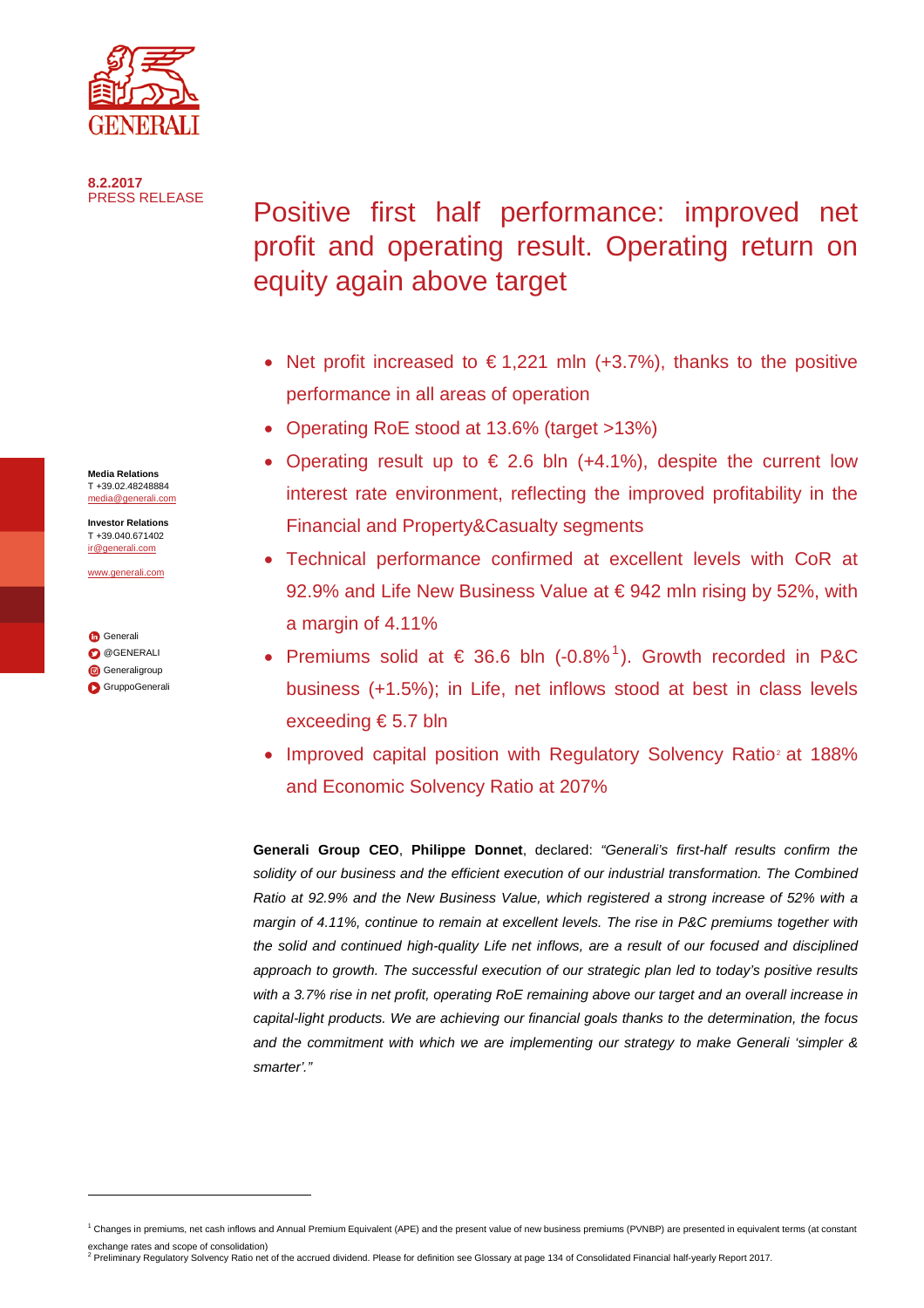

j

Milan - At a meeting chaired by Gabriele Galateri di Genola, the Assicurazioni Generali Board of Directors approved the consolidated results as of 30 June 2017.

#### **Executive Summary**

Generali Group's results in the first six months of the year highlight an excellent performance in terms of profitability and capital strength. The results confirm the effective and disciplined management of our business targeted at pursuing its strategic objectives. The Group's performances were obtained in a recovering macroeconomic context, albeit with interest rates that have remained low, with growth in the equity markets, especially in the second quarter, a gradual increase in returns on German bonds and a tightening of spreads of Euro peripheral countries.

The **operating result** rose by 4.1% to € 2,588 million (€ 2,487 mln 1H16) reflecting the development in the P&C segment, with a combined ratio that was confirmed at excellent levels (92.9%), and in particular the Holding and other businesses segment, mainly thanks to the excellent performance of Banca Generali, the reduction in the Operating holding expenses (-3%) and significantly higher income from private equity and the property sector recorded in the second quarter of the year. The Life technical margin net of insurance expenses fell slightly. The operating financial performance reflects, on the one hand, a context of low interest rates and the impact of foreign exchange translation effects and, on the other, the higher realised gains registered in the period as a result of the seizing of financial market opportunities.

Therefore, the Group maintains excellent operating profitability levels, measured through the **annualised operating RoE, equal to 13.6%**, in line with the plan objective.

With reference to volumes, **Life Net cash inflows** remains solid exceeding € 5.7 bln. The decrease of 23% reflects the more selective underwriting policy in the savings line and a targeted rebalancing in favour of products offering better risk-return terms. Furthermore, Italy, France and Ireland experienced an increase in surrenders. **Life gross written premiums**, amounting to € 25.3 bln, recorded a drop of 1.8%, due to the continuation of the aforementioned strategic objectives, savings products declined by 15.5%, while unit-linked policies registered significant growth (+30%) in particular in Italy and France, together with a remarkable growth in the protection line (+5,4).

**New business in terms of present value of new business premiums (PVNBP)** amounted to € 22,941 million (-1.6%). As a result of the aforementioned execution of the strategic objectives, savings production decreased (-22.6%), counterbalanced by the increase in unit linked (+44.3%) and protection business (+8.2%). Notwithstanding the slight slowdown in PVNBP, new business value (NBV) recorded a sharp increase (+51.8%), totalling € 942 million (€ 627 mln 1H16). The above mentioned Group actions aimed at selective underwriting and product rebalancing, boosted the PVNBP margin to  $4.11\%$ <sup>[3](#page-1-0)</sup> (2.68% 1H16), up by 1.44 p.p..

The growth observed in **the P&C premium** income in the first quarter continued, and rose to € 11.3 bln (+1.5%), due to the increase in the Motor segment (+3.7%), concentrated in particular in Germany, in Central and Eastern European countries and in the Americas. Premiums in the Non-Motor segment were also positive (+0.8%).

**Total gross written premiums of the Group** consequently reached € 36.6 bln, a slight drop (- 0.8%) compared to the previous year.

The **Non-operating result** improved to € -577 mln, reflecting better financial performances, lower interest on financial debt and lower restructuring costs.

<span id="page-1-0"></span><sup>&</sup>lt;sup>3</sup> This performance indicator is calculated as the ratio New Business Value (NBV)/ Present Value of New Business Premiums (PVNBP, that replaces the performance indicator APE, in order to provide a better representation of margin on new business volumes). For further information please see Glossary at page 134 of Consolidated Financial half-yearly Report 2017). The technical margin calculated considering APEs would increase up to 40.5%.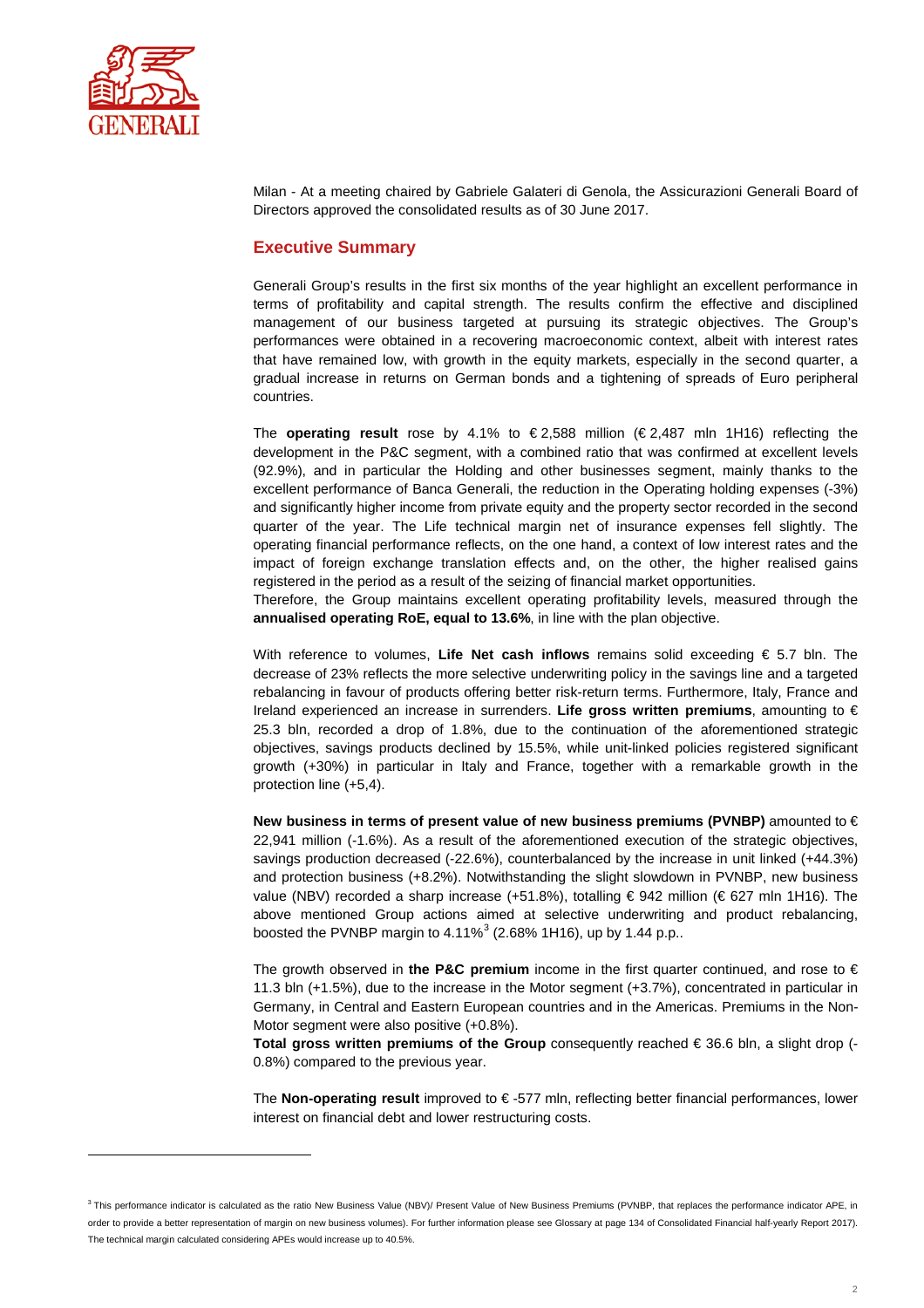

j

The aforementioned positive economic performances, partially offset by the greater weight of taxes, which went from 31.6% to 32.5%, are reflected in the **Result of the period attributable to the Group** of €1,221 mln, up by 3.7% compared to €1,178 mln in the half in 2016.

| $(\epsilon$ million)                                    | 30/06/2017 | 30/06/2016 | Change   |
|---------------------------------------------------------|------------|------------|----------|
| Consolidated operating result                           | 2.588      | 2.487      | 4.1%     |
| life segment                                            | 1.614      | 1.660      | $-2.8%$  |
| property&casualty segment                               | 1.095      | 1.087      | $+0.7%$  |
| holding and other activites segment                     | 30         | $-102$     | n.a.     |
| consolidation adjustment                                | $-150$     | $-158$     | $-4.7%$  |
| Consolidated non-operating result                       | $-577$     | $-620$     | $-7%$    |
| Income taxes                                            | $-683$     | $-606$     | $+12.6%$ |
| Profit or loss from discontinued operations             | 0          | 0          | n.a.     |
| Consolidated result of the period                       | 1.328      | 1.260      | $+5.4%$  |
| Result of the period attributable to the Group          | 1.221      | 1.178      | $+3.7%$  |
| Result of the period attributable to minority interests | 107        | 82         | $+29.8%$ |

The **shareholders' equity attributable to the Group** remains solid amounting to € 23,705 mln, down by 3.4% compared to the  $\epsilon$  24,545 mln at 31 December 2016. The change was due to the result of the period attributable to the Group, amounting to € 1,221 mln, more than offset by the payment of the dividend totalling € 1,249 mln and the reduction of € 713 mln in the reserve for unrealized gains and losses on available for sale financial assets.

The **Preliminary Regulatory Solvency Ratio** – which represents the regulatory view of the Group's capital and is based on use of the internal model, solely for companies that have obtained the relevant approval from IVASS, and on the Standard Formula for other companies – stood at 188% (178% FY 2016<sup>[4](#page-2-0)</sup>; +10 p.p). The trend is due to normalised generation of capital, net of the accrued dividend for the current year, and the positive trend of financial markets.

The **Economic Solvency Ratio**, which represents the economic view of the Group's capital and is calculated by applying the internal model to the entire Group perimeter, stood at 207% (194% FY16; +13 p.p.).

## **Life segment: NBM up, disciplined underwriting approach, solid operating performance in a context of low interest rates**

**• Life net cash inflows exceed € 5,7 billion**

#### **• NBM improves to 4.11%**

Life net cash inflows - premiums written net of claims and lapses - reached more than €5.7 bln. The decrease of 23% reflects decreases in France, Italy, Germany and China, primarily as a result of the trend in premiums. France and Italy also felt the effects of the trend in lapses, which also rose in Ireland.

**Life premiums,** amounting to € 25,302 mln, recorded a drop of 1.8%, due to the continuation of the more selective underwriting policy for savings products (-15.5%) and the rebalancing in favour of products offering better risk-return terms, such as unit-linked products (+30%) and protection contracts (+5.4%).

With reference to the main countries in which the Group operates, Italy recorded a decrease of 4.3%, due entirely to the aforementioned savings products underwriting policies, while unit-linked policies registered significant growth (+80.2%) deriving from hybrid products, as well as protection policies (+11.2%). Also France, which grew by 4.1%, and Germany, whose premium income is stable, recorded trends similar to those of Italy, with growth in unit-linked policies, especially in

<span id="page-2-0"></span> $^4$  The ratio represents an update with respect to the figure communicated on 16 March 2017 (177%), consistent with the information disclosed to the Supervisory Authority in accordance with the timing provided by the Solvency II regulations and published on 30 June 2017 in the 2016 Report on the solvency and financial position of the Generali Group.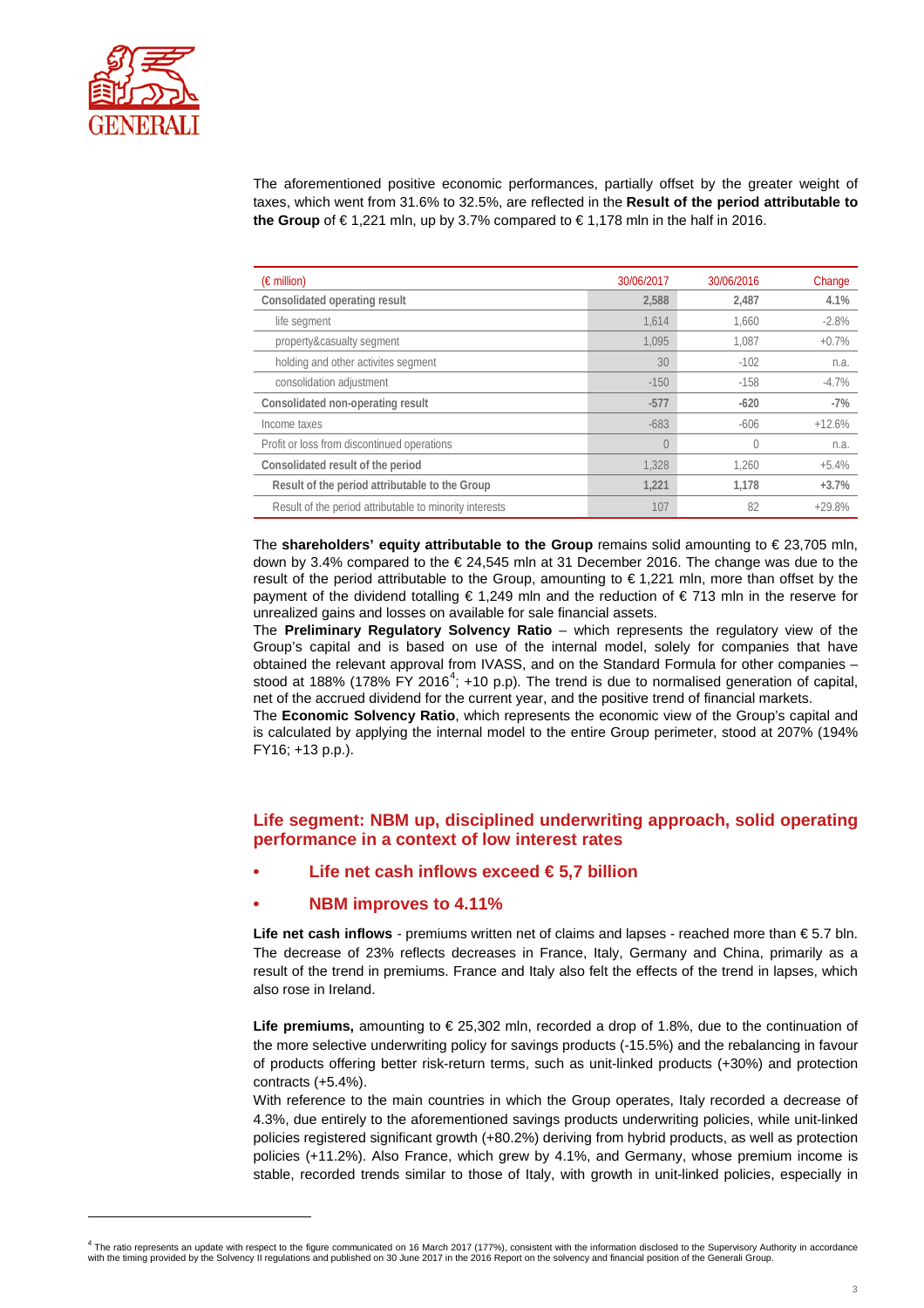

France (+46.5%), and protection policies. Central and Eastern European Countries registered a decrease of 3.4%; the growth recorded in unit-linked policies is actually offset by the fall in savings and protection products.

After a particularly favourable 2016 in terms of premium income, thanks in particular to the bancassurance channel in China, premiums in Asia recorded a drop of 25.5%, accompanied by a major improvement in the new business margin.

**New business in terms of present value of new business premiums (PVNBP)** amounted to € 22,941 million (-1.6%; € 23.352 mln 1H16). As a result of the aforementioned execution of the strategic objectives, savings production recorded a general decrease (-22.6%) in the Group's main operating countries, in particular in Italy (-24.7%) and in Germany (-26.6%). On the contrary, unit linked showed an increase (+44.3%), concentrated in Italy, whose new production doubled, in France (+56.3%) and in Germany (+ 16.6%). The protection line was also positive (+ 8.2%), particularly in France (+33.6%). Notwithstanding the slight slowdown in PVNBP, new business value (NBV) recorded a sharp increase (+51.8%), totalling € 942 million (€ 627 mln 1H16). The mentioned action aiming at selective underwriting policy and product rebalance, boosted the PVNBP margin to 4.11% (2.68% 1H16), up by 1.44 p.p., despite the less favorable economic scenario than the first half of 2016.

**Life segment operating result by driver**

| $(\epsilon$ million)                   | 30/06/2017 | 30/06/2016 | Change  |
|----------------------------------------|------------|------------|---------|
| Operating result                       | 1.614      | 1.660      | $-2.8%$ |
| Technical margin                       | 2.999      | 2.979      | 0.7%    |
| Net investment result                  | 1.122      | 1.156      | $-2.9%$ |
| Insurance and other operating expenses | $-2.507$   | $-2.475$   | 1.3%    |

The **Operating result** of the life segment came to € 1,614 mln (€ 1,660 mln in 1H2016; -2.8%), reflecting the contraction in the technical margin net of insurance and other operating expenses. The financial performance was also down (-2.9%) due to a lower contribution from current income and impact of foreign exchange translation effects.

With reference to the main countries of operations, a solid contribution was made to the Group result by Italy, Germany and France, despite the low interest rates. France recorded significant growth in the operating result, thanks to the increase in the technical margin, which benefitted from a better business mix.

Finally, the operating return on investments of the life segment stood at 0.38% (0.40% in 1H16).

The expense ratio - the ratio between costs and the earned premiums - went from 9.6% in 1H16 to 9.9% in 1H17, due to the increase in administration costs ratio (+0.2 p.p.) and acquisition costs ratio (+0.1 p.p.).

## **Property&Casualty segment: increase in premium income, solid technical profitability**

- **• Premiums up to € 11.3 bln (+1.5%), thanks to the strong Motor (+3.7%) and Non-motor (+0.8%) performance**
- **• Solid operating result at € 1,095 mln (+0.7%)**
- **• Combined ratio confirmed at excellent levels: 92.9% (+0.5 p.p.)**

Positive performance recorded by **P&C premiums** which increased to € 11,302 mln, thanks to the increase in the Motor segment (+3.7%), concentrated in particular in Germany, Central and Eastern European countries and in the Americas. The decrease of 4.9% in Italy reflects the prolonged contraction of average premiums and the portfolio. A positive performance was also recorded in the Non-Motor segment (+0.8%), which increased in the main countries of Group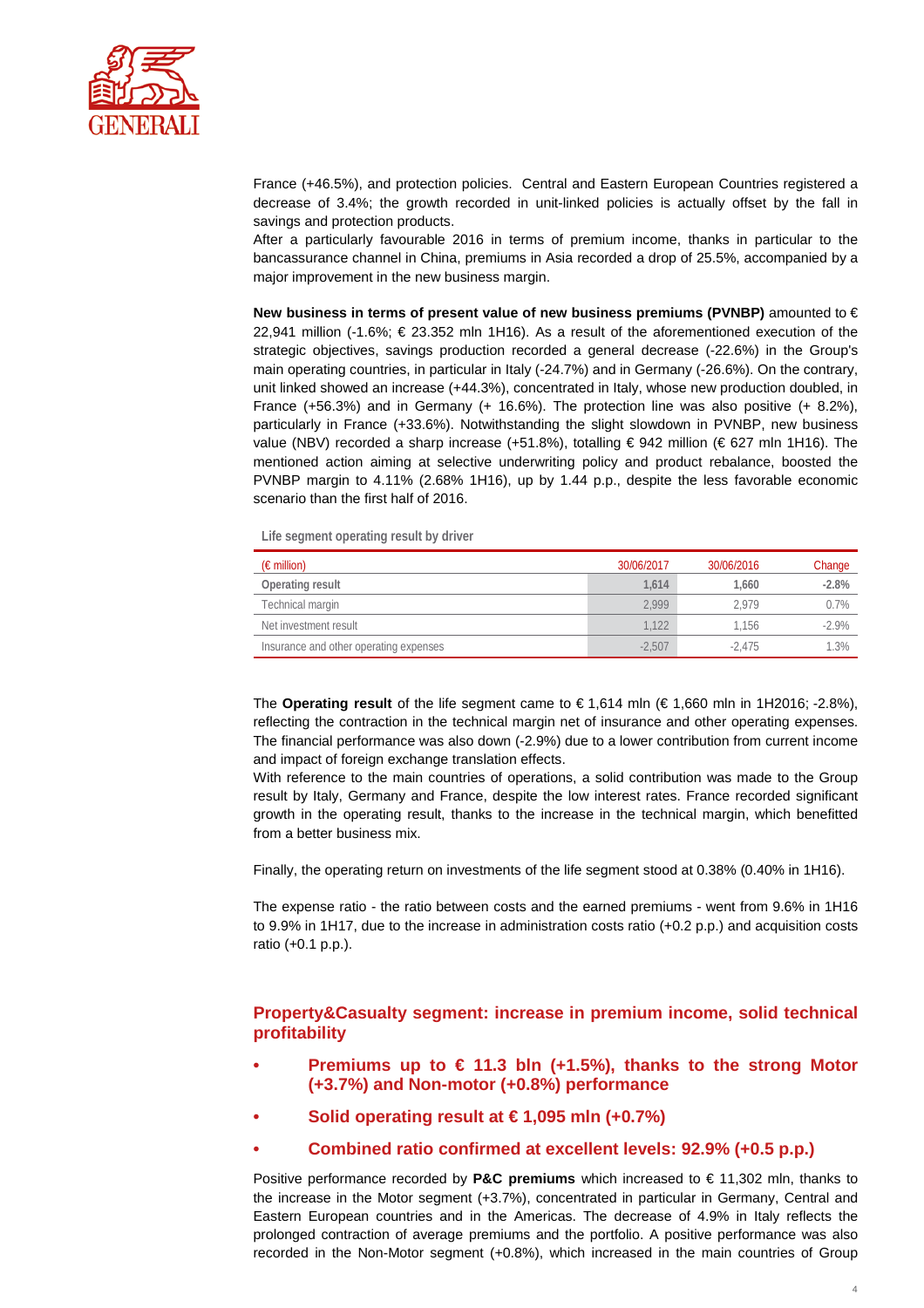

j

operations, with the exception of Italy (-4.6%), which reflects the drop in premium income of Global Corporate&Commercial. Premiums were essentially stable in France (-0.5%).

The **operating result** amounts to  $\in$  1,095 mln ( $\in$  1,087 mln in 1H16; +0.7%). The technical margin is influenced by the increase in the acquisition cost component reflecting the rebalancing of the portfolio towards the Non motor segment, while the financial result remains solid, despite interest rates remaining low. An improvement was registered by the other operating items, that, during the period, benefitted from lower allocation to risk provisions.

**Property&Casualty operating result by driver**

| $(\epsilon$ million)  | 30/06/2017 | 30/06/2016 | Change   |
|-----------------------|------------|------------|----------|
| Operating result      | 1.095      | 1.087      | 0.7%     |
| Technical result      | 644        | 681        | $-5.4\%$ |
| Investment result     | 528        | 533        | $-1.0%$  |
| Other operating items | $-78$      | $-127$     | $-39.0%$ |

The **combined ratio** stands at 92.9% (+0.5 p.p.). The half just ended was affected by catastrophic events for around € 93 mln, relating mainly to the severe winter and the bad weather of late June in Italy, storms in Germany and France, impacting for a total of 0.9 p.p. on the CoR (1.3 p.p. in the first half of the previous year). The current year loss ratio excluding natural catastrophes increased (+0.4 p.p.), due to the evolution observed in the Non-Motor segment. The contribution of previous generations remained stable at -4.4 p.p.

As regards our main countries of operations, in Italy, the CoR rose to 90.5% (+1.9 p.p.), impacted by higher natural catastrophe claims of 2 p.p. The CoR improved in Germany, standing at 91.0% (-0.4 p.p.), thanks to the positive development of the loss ratio, which benefitted from a lower impact of natural catastrophe claims equal to 2.4 p.p.. The improvement in the combined ratio in France continues, equal to 98.3% (-1.9 p.p.); net of the benefit deriving from the lower increase in natural events (-1.3 p.p. compared to HY16), the CoR would, nonetheless, still improve thanks to the evolution in the expense ratio. The CoR in CEE countries improved to 89.2%, the best Group ratio, down 1.6 p.p.; this performance reflects the absence of natural catastrophe claims (1.2 p.p. in HY16) and benefits from the positive trend in the loss ratio in the Motor business. The CoR increase in the Americas (from 101.5% to 110.5%) is entirely due to the observed growth in Argentina, reflecting an adjustment of the local reserve for some classes of claims following the inflationary dynamics observed during the period.

### **Holding and other business segment [5](#page-4-0)**

**Operating result of the holding and other business segment**

| (in $\epsilon$ million)                     | 30/06/2017 | 30/06/2016 | Change   |
|---------------------------------------------|------------|------------|----------|
| Holding and other business Operating result | 30         | $-102$     | n.m.     |
| Financial                                   | 245        | 173        | 41.9%    |
| Holding operating expenses                  | $-230$     | $-238$     | $-3.0\%$ |
| Other businesses                            | 16         | -37        | n.m.     |

The **operating result of the Holding and other activities** segment went from € -102 mln to € 30 mln, thanks to the positive contribution from all sectors. In fact, the Financial operating result increased, going from € 173 mln to € 245 mln due to the excellent performance of Banca Generali as a result of the equity markets performance.

<span id="page-4-0"></span><sup>&</sup>lt;sup>5</sup> The "Holding and other activities" segment includes the activities carried out by the Group companies in the financial advisory and savings products sectors (financial segment), the costs incurred from the management, coordination and financing of the business, and other activities that the Group considers subsidiary to its core insurance business.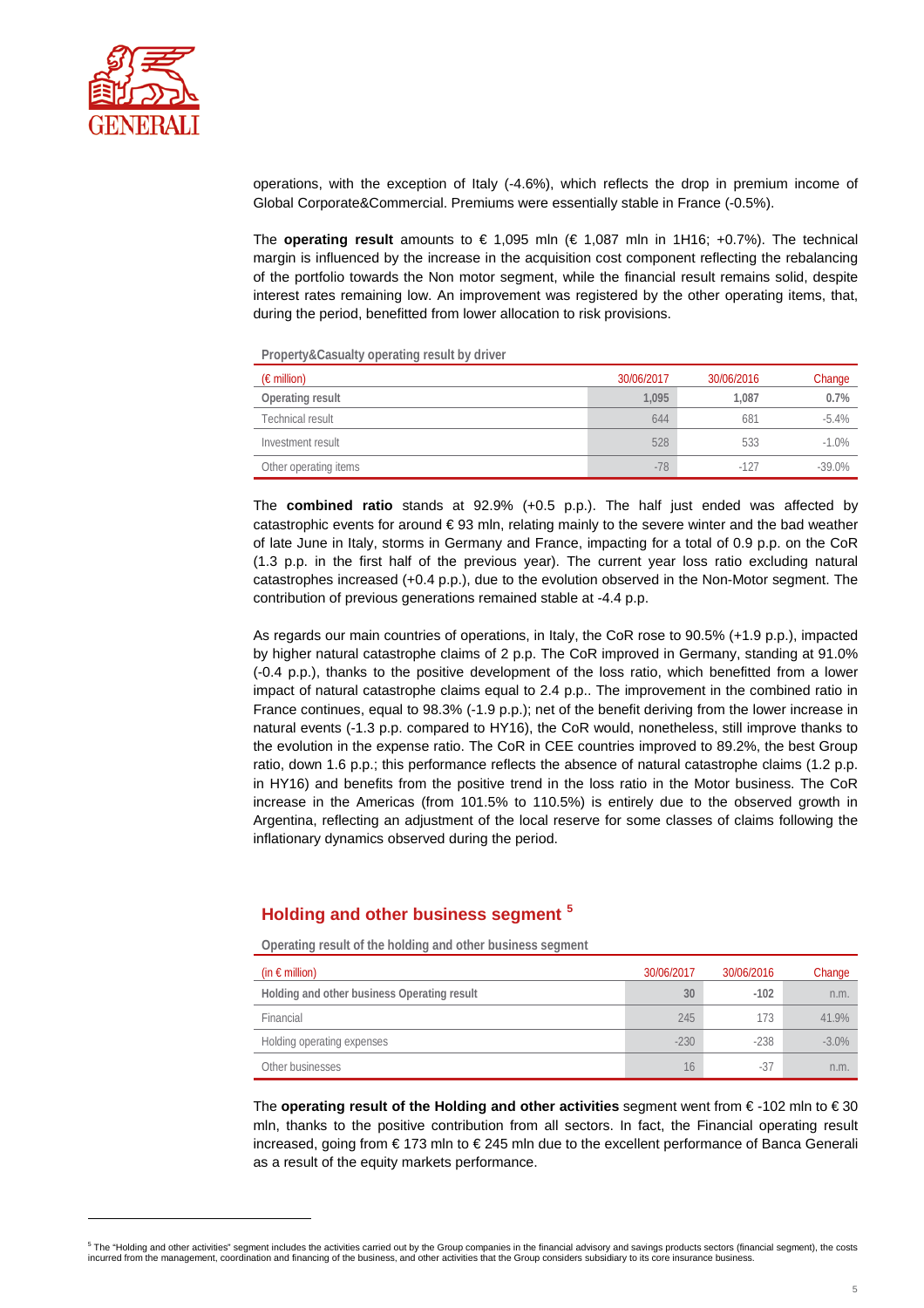

Operating holding expenses improved to € -230 million (€ -238 mln 1H16), primarily thanks to the reduction of personnel costs.

The operating result of other activities went from  $\epsilon$ -37 mln to  $\epsilon$ +16 mln, due to higher income from the private equity and property sectors, benefitting from favourable conditions in the financial and property markets.

### **From operating result to net result**

**From operating result to net result**

| $(\epsilon$ million)                                    | 30/06/2017     | 30/06/2016 | Change  |
|---------------------------------------------------------|----------------|------------|---------|
| Consolidated operating result                           | 2,588          | 2,487      | 4.1%    |
| Consolidated non-operating result                       | $-577$         | $-620$     | $-7.0%$ |
| Non operating investment result                         | $\overline{0}$ | $-45$      | 0.0%    |
| Non-operating holding expenses                          | $-392$         | $-405$     | $-3.3%$ |
| Net other non-operating expenses                        | $-185$         | $-171$     | 8.5%    |
| Earning before taxes                                    | 2.010          | 1.866      | 7.7%    |
| Income taxes $(*)$                                      | $-683$         | $-606$     | 12.6%   |
| Earnings after taxes                                    | 1,328          | 1.260      | 5.4%    |
| Profit or loss from discontinued operations             | $\bigcap$      | 0          | 0.0%    |
| Consolidated result of the period                       | 1.328          | 1.260      | 5.4%    |
| Result of the period attributable to the Group          | 1,221          | 1,178      | 3.7%    |
| Result of the period attributable to minority interests | 107            | 82         | 29.8%   |

The **Non-operating result of the Group** went from € -620 mln to € -577 mln. This performance reflects the improvement in the result of investments and the reduction of non-operating holding expenses.

In particular, the **Non-operating investment result** improved by € 44 mln, due to lower impairments on financial investments, partially offset by less realised gains compared to the previous year.

The **non-operating holding expenses** went from € -405 mln to € -392 mln, reflecting the drop in interest on financial debt which went from € -367 mln to € -336 mln.

Finally, **other net non-operating costs** went from € -171 mln to € -185 mln. This item mainly consists of € -52 mln for the amortisation of the value of acquired portfolios (€ -62 mln 1H16) and € -54 mln for the restructuring costs (down compared to € -91 mln in 1H16). The variation in other net non-operating costs with respect to the previous year was mainly determined by allocation to risk provision.

The tax rate increased to 32.5%, (31.6% in 1H16); in the first half of the previous year, the tax rate had benefitted from a more positive non-recurring income on taxes for previous years.

The **result attributable to minority interests**, amounting to € 107 mln, which corresponds to a minority rate of 8.1% (6.5% 1H16), increased when compared to  $\epsilon$  82 mln in the previous year due to the results of Banca Generali.

As a result of the performances commented on above, the **result of the period attributable to the Group** rose by 3.7% to € 1,221 mln (€ 1,178 mln 1H16).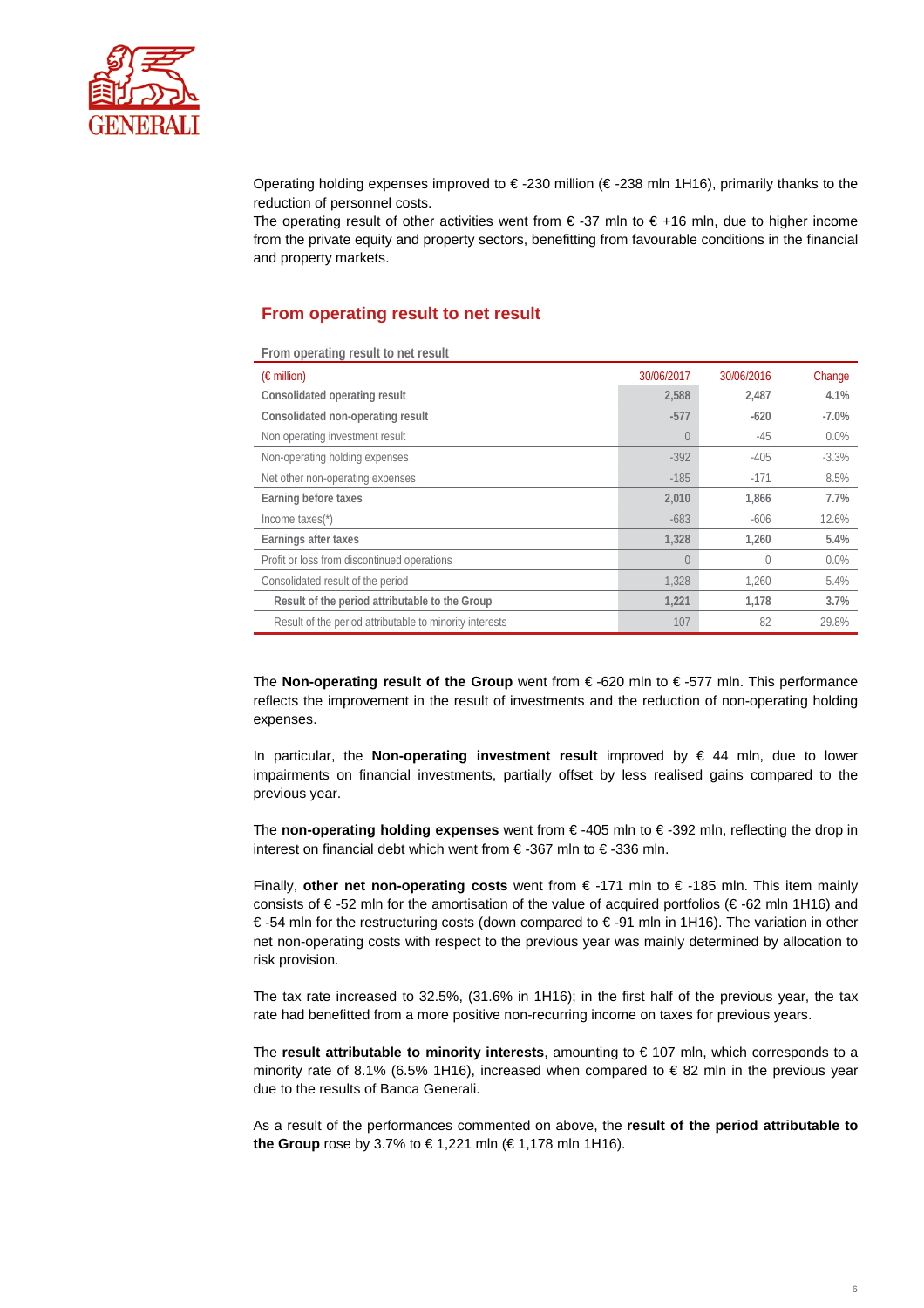

## **Group financial position**

### **Shareholders' equity and Group solvency**

Share capital and reserves attributable to the Group amounted to  $\epsilon$  23,705 million as at 30 June 2017, a decrease of 3.4% compared to  $\in$  24,545 million as at 31 December 2016. The change was due to the result of the period attributable to the Group, amounting to €1,221 million, more than offset by the payment of the dividend totalling  $\epsilon$  1,249 million and the reduction of  $\epsilon$  713 million in the reserve for unrealized gains and losses on available for sale financial assets.

## **Group investments policy**

| Group investments                                      |            |               |            |                  |  |
|--------------------------------------------------------|------------|---------------|------------|------------------|--|
| (in $\epsilon$ million)                                | 30/06/2017 | Impact $(\%)$ | 31/12/2016 | $Im$ pact $(\%)$ |  |
| Equity instruments                                     | 17.997     | 4.5%          | 17.701     | 4.5%             |  |
| Fixed income instruments                               | 348.165    | 87.5%         | 348.729    | 88.1%            |  |
| Land and buildings (investment properties)             | 14,501     | 3.6%          | 14.489     | 3.7%             |  |
| Other investments                                      | 4.543      | 1.1%          | 3.735      | 0.9%             |  |
| Cash and cash equivalents                              | 12.743     | 3.2%          | 11.099     | 2.8%             |  |
| Total                                                  | 397.948    | 100.0%        | 395,752    | 100.0%           |  |
| Investments back to unit- and index-linked<br>policies | 84.192     |               | 78,317     |                  |  |
| <b>Total investments</b>                               | 482,141    |               | 474.069    |                  |  |

Group's total assets under management recorded an increase of 2.3% at 30 June 2017, up to  $\in$ 541,3 billion. In particular, total investments amounted to € 482,1 billion, while third party assets under management came to € 59,2 billion.

Total investments, amounting to € 397,9 billion, recorded an increase of 0.6%, mainly due to the increase in cash and cash equivalents and the rise in the equity sector owing to the recovery in share prices. The bond portfolio showed a slight decrease in relation to the increase in interest rates, which more than offset the net purchases in the period, concentrated on government bonds in particular.

Other investments registered an increase due mainly to the rise in the value of derivatives.

With reference to cash and cash equivalents, the former remained substantially stable, while the latter item recorded an increase, mainly due to the increase in repurchase agreements, used to hedge some Group companies' exposure to currency risk.

Investment properties remained substantially stable.

The investment strategy for fixed-income investments aims at portfolio diversification, in both government bonds and corporate bonds. The objective is to ensure adequate returns for the policyholders and a satisfactory return on capital, while maintaining a controlled risk profile. Equity and investment property exposure will be kept substantially stable.

#### **SIGNIFICANT EVENTS WITHIN THE PERIOD AND AFTER 30 JUNE 2017**

#### **Appointments of Group CFO and GMC**

The Board of Directors of Assicurazioni Generali on 25 January decided to appoint Luigi Lubelli as Group CFO, who also joined the Group Management Committee, as a consequence to the termination of employment relationship with Alberto Minali. It also decided that the Investments Committee would expand its responsibilities to strategically relevant operations, so its name was changed to the Investments and Strategic Operations Committee.

Marco Sesana, Country Manager of Italy, and Timothy Ryan, incoming Group Chief Investment Officer, become members of the Group Management Committee.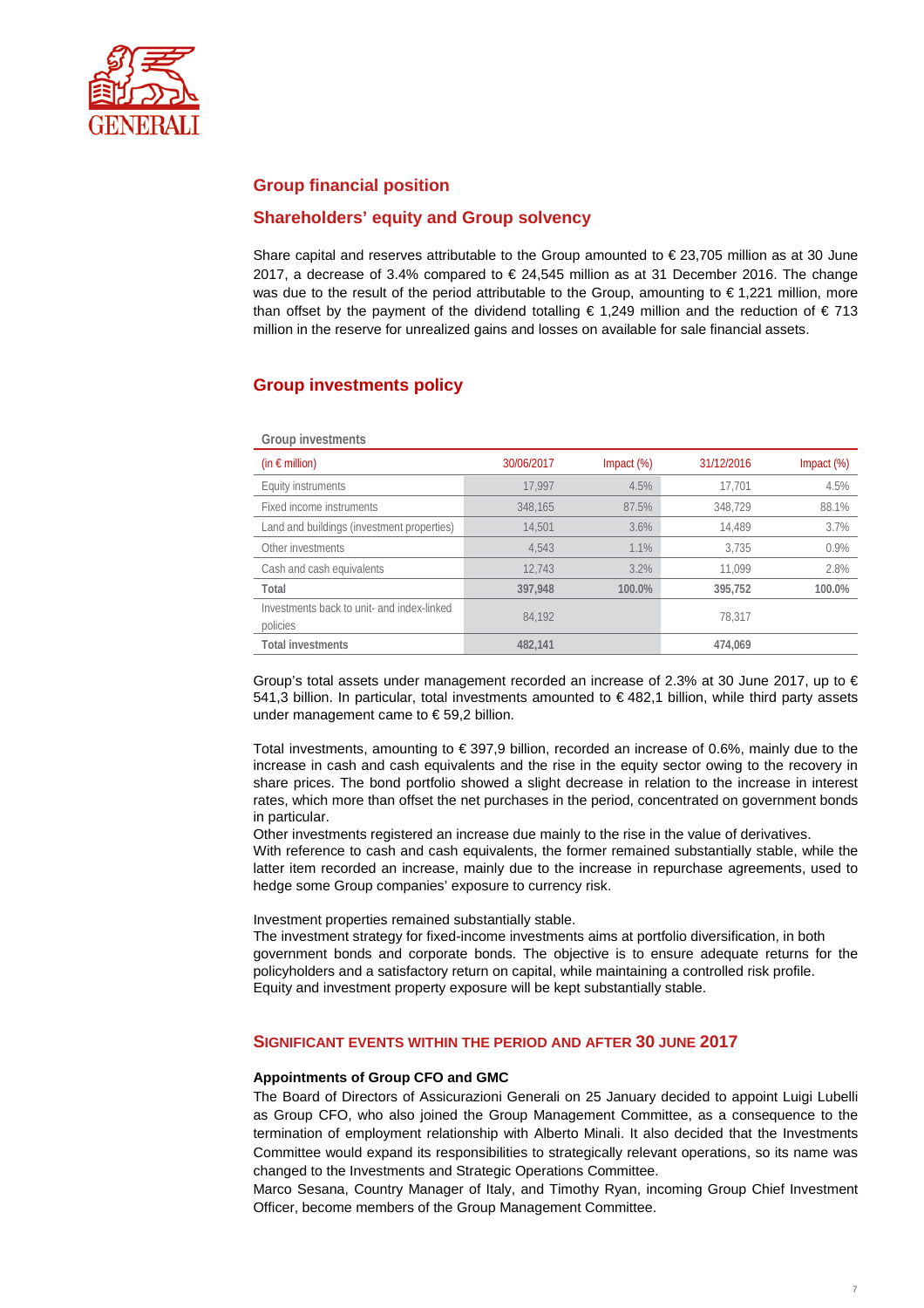

#### **Early redemption of perpetual subordinated bond**

Generali Finance B.V. exercised the early redemption option on the perpetual subordinated notes on 8 February 2017. This debt has already been refinanced through the subordinated bond, concluded on 8 June 2016, for an overall amount of € 850 million, targeting institutional investors.

#### **Mazzocco designated as the new Generali Real Estate CEO and general manager**

On 16 March the Board of Directors of Assicurazioni Generali has approved the designation of Aldo Mazzocco as the new CEO and General Manager of Generali Real Estate, who entered in the Board of Directors of Generali Real Estate in June.

#### **Share capital increase**

On 20 April Assicurazioni Generali completed the share capital increase in execution of the Long Term Incentive Plan approved by the Shareholders' Meeting of the Company on 30 April 2014. The share capital of Assicurazioni Generali S.p.A., fully subscribed and paid up, is subdivided into 1,561,808,262 ordinary shares of € 1 each (par value).

#### **Fitch conferms rating A- and Stable outlook**

On 26 April, Following Fitch's recent downgrade of Italy's sovereign rating to 'BBB' from 'BBB+', with Stable Outlook, the agency announced that it has affirmed Generali's and its core subsidiaries' IFS ratings at A-. The outlooks are Stable. Fitch said that the ratings are two notches higher than Italy's sovereign rating (BBB/Stable), "in recognition of Generali's resilient capital position and strong geographical diversification (with around 60% of operating profit from outside Italy), including significant operations in France and Germany with strong market positions".

#### **Generali Board approves the Group's new Charter of Sustainability Commitments**

Assicurazioni Generali's Board of Directors has approved the Group's new Charter of Sustainability Commitments. This policy document defines Generali's position regarding sustainability and identifies its commitments towards stakeholders.

#### **2016 financial statements approval and appointment the board of statutory auditors**

On 27 April the ordinary and extraordinary General meeting approved the financial statements for the year 2016 and appointed the Board of Statutory Auditors for the three-year period 2017-2019. Carolyn Dittmeier (Chairwoman), Lorenzo Pozza and Antonio Di Bella were elected as Auditors and Francesco Di Carlo and Silvia Olivotto as substitute Auditors. The members of the Board of Statutory Auditors declared that they met the conditions of professionalism, good standing and independence.

#### **Transformational asset management strategy for Generali in Europe**

On 11 May Generali announced the new strategy for its asset management unit addressing the needs of insurance companies and individuals in a low interest rate environment and supporting Generali's shift towards a greater contribution from fee-based business. The new asset management strategy is based on two pillars: broadening the investment capabilities and offering bespoke investment solutions to European companies and individual savings products. Asset management unit will broaden investment capabilities and enlarge product offering to reach €500bn of assets under management by 2020.

#### **Granier new CEO of Generali France**

Jean-Laurent Granier joined Generali Group as Country manager for France and Président Directeur Général (PDG) of Generali France. Furthermore, Jean-Laurent Granier joined the Group Management Committee.

#### **Intesa San Paolo**

On 30 May Assicurazioni Generali sold 510 million ordinary shares of Intesa Sanpaolo, amounting to 3.04% of the share capital, and started the process to terminate the previously disclosed securities lending transaction. At the same time, Generali ended the collateralized derivative transaction, settled on 17 February 2017, in order to fully hedge the economic risk related to the acquisition of these shares. Generali Group maintains a marginal exposure to Intesa Sanpaolo shares as an ordinary financial investment.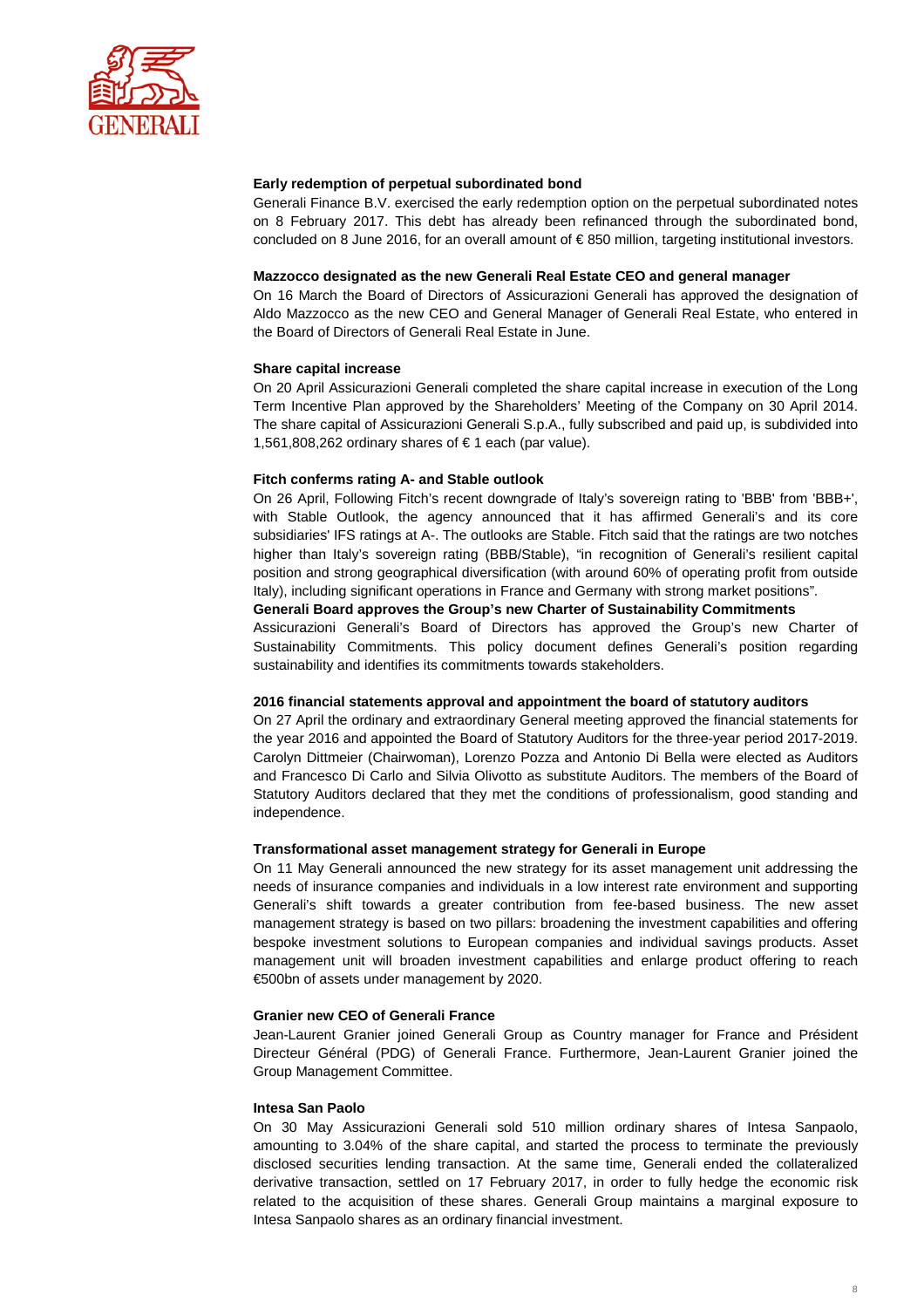

#### **New catastrophe bond issued by Generali**

Generali returns to the ILS market with a  $E$ 200 million cat bond on floods and windstorms in Europe and earthquakes in Italy, through a reinsurance agreement with Lion II Re DAC, an Irish special purpose company, providing per occurrence cover in respect the mentioned events over a four year period. The Lion II Re transaction transfers part of these risk to the bond investors allowing for a more optimized protection for the Group against catastrophes.

#### **Footprint optimization**

On 19 July Generali has agreed to the disposal of its participation in the Colombian companies, equivalent to 91.3% of Generali Seguros and to 93.3% of Generali Vida, to the Talanx Group. Furthermore Generali also completed the sale of its stake in its Guatemala-based subsidiary to the Neutze family.

#### **Outlook**

In an improving macroeconomic and financial context, but still characterized by low interest rates and uncertainty on financial markets, the disciplined strategic plan execution will continue. With reference to rebalancing of the insurance portfolio and to the enhanced of technical capabilities, in the Life segment the Group will continue to foster the offer of policies less sensitive to the level of interest rates and with less capital absorption. In the Property&Casualty segment, that is relevant for the Group strategy to become a leader in the retail segment in Europe, it will continue to focus on the technical profitability, in order to support the performance in a scenario of minor financial earnings. The Group continues to optimise the international footprint, through the aforementioned disposal operations, and to rationalise the operating machine by managing operating expenses. Finally, the strengthening of the brand and innovation initiatives continue in order to retain clients and our distribution network, and to attract new ones.

The above initiatives will enable the Group to counteract and overcome the prolonged scenario of low interest rates and encourage growth, confirming the pre-established objectives of the strategic plan.

The Manager in charge of preparing the company's financial reports, Luigi Lubelli, declares, pursuant to paragraph 2 article 154 bis of the Consolidated Law on Finance, that the accounting information in this press release corresponds to the document results, books and accounting entries.

\*\*\*

#### **ADDITIONAL INFORMATION**

For further information please refer to the Interim Condensed Consolidated Financial Statements of the Generali Group.

\*\*\*

\*\*\*

#### **THE GENERALI GROUP**

**Generali is an independent, Italian Group, with a strong international presence. Established in 1831, it is among the world's leading insurers and it is present in over 60 countries with total premium income exceeding € 70 billion in 2016. With over 74,000 employees in the world, and 55 million clients, the Group has a leading position in Western Europe and an increasingly significant presence in the markets of Central and Eastern Europe and in Asia. In 2017 Generali Group was included among the most sustainable companies in the world by the Corporate Knights ranking.**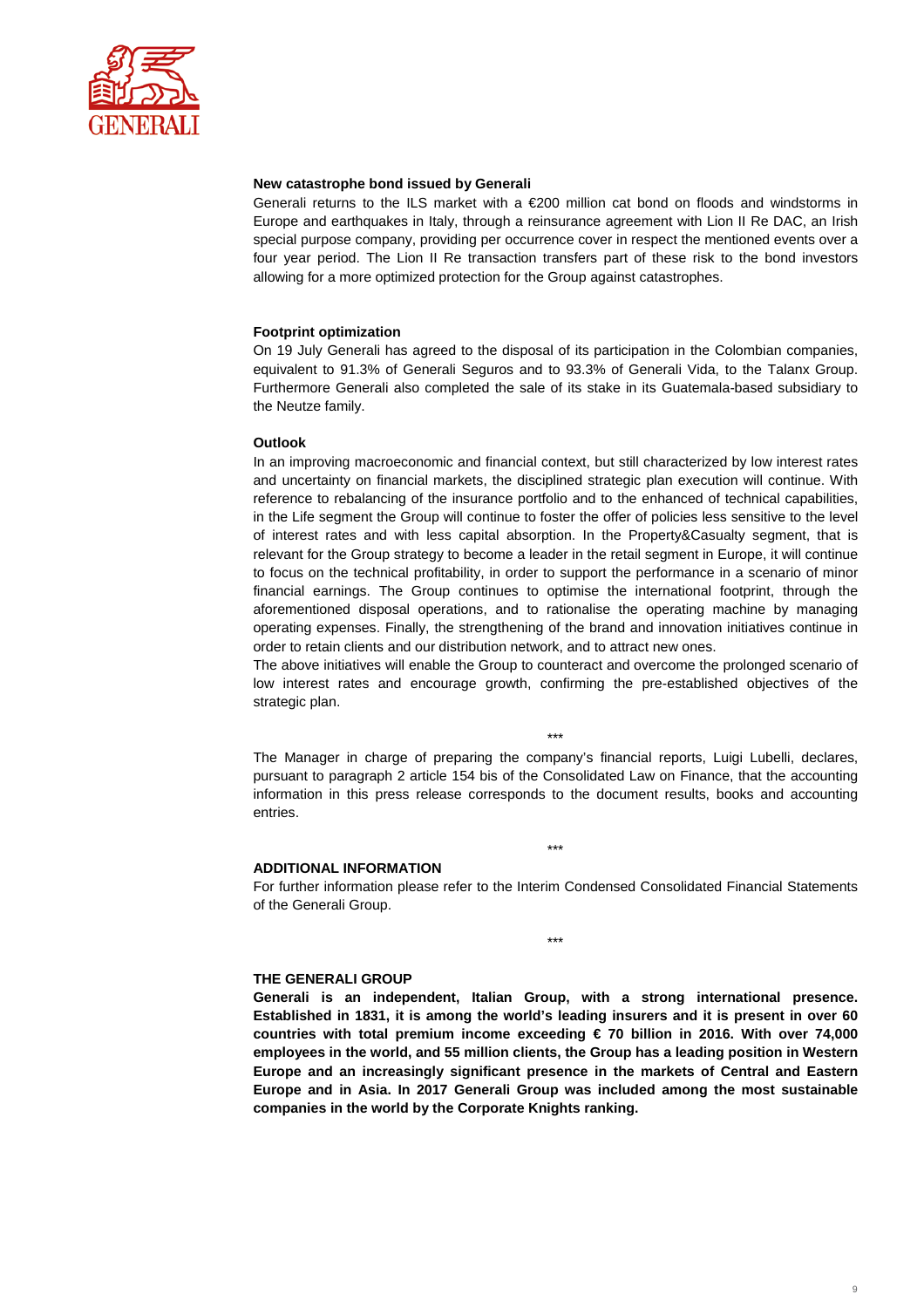

**List of annexes:** 

- **1) Group highlights**
- **2) Debt**
- **3) Balance sheet**
- **4) From operating result to net result**
- **5) Additional key data per segment**
- **6) Information on significant transactions with related parties**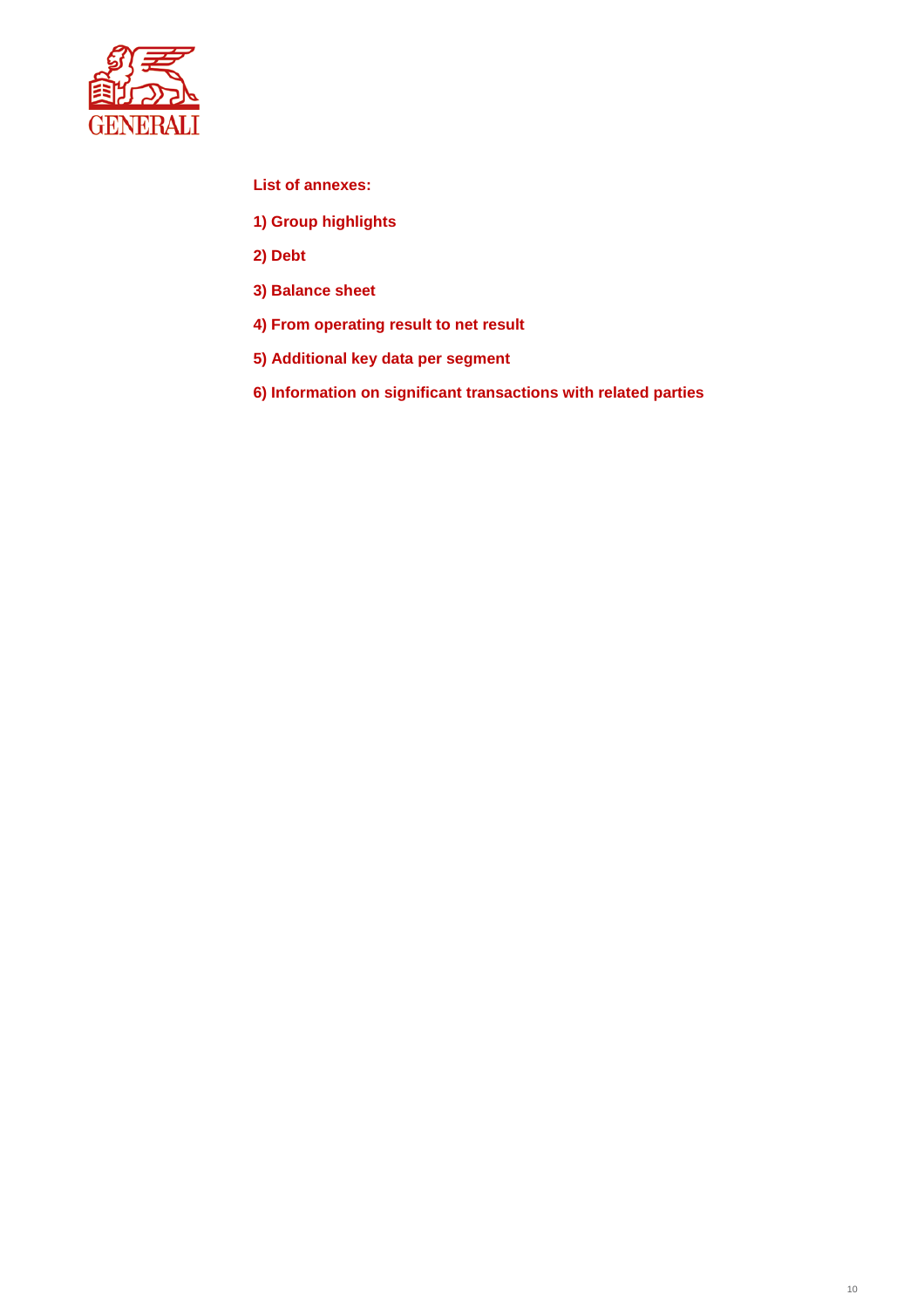## 1) GROUP HIGHLIGHTS

**Economic highlights**

| $(\epsilon$ million)                 | 30/06/2017 | 30/062016 |
|--------------------------------------|------------|-----------|
| <b>Gross written premiums</b>        | 36,604     | 36,947    |
| of which life segment                | 25,302     | 25,816    |
| of which property&casualty segment   | 11.303     | 11.131    |
| <b>Consolidated operating result</b> | 2.588      | 2,487     |
| of which life segment                | 1.614      | 1,660     |
| of which property&casualty segment   | 1.095      | 1,087     |
| Result of the period                 | 1,221      | 1.178     |

## **Balance sheet highlights**

| $(\epsilon$ million)                           | 30/06/2017 | 31/12/2016 |
|------------------------------------------------|------------|------------|
| Total investments                              | 482.141    | 474.069    |
| Third parties asset under management           | 60.648     | 56,324     |
| Shareholders' equity attributable to the Group | 23.705     | 24,545     |
| Economic Solvency ratio                        | 207%       | 194%       |
| Preliminary Regulatory Solvency ratio          | 188%       | 178%       |

## 2) DEBT

| Group debt                                                        |            |            |
|-------------------------------------------------------------------|------------|------------|
| $(\epsilon$ million)                                              | 30/06/2017 | 31/12/2016 |
| Liabilities linked to operating activites                         | 40,865     | 38,747     |
| Liabilities linked to financing activities                        | 11,891     | 12,669     |
| Subordinated liabilities                                          | 8.395      | 9,126      |
| Senior bonds                                                      | 3.009      | 3,017      |
| Other non subordinated liabilities linked to financing activities | 488        | 526        |
| Total                                                             | 52,756     | 51,416     |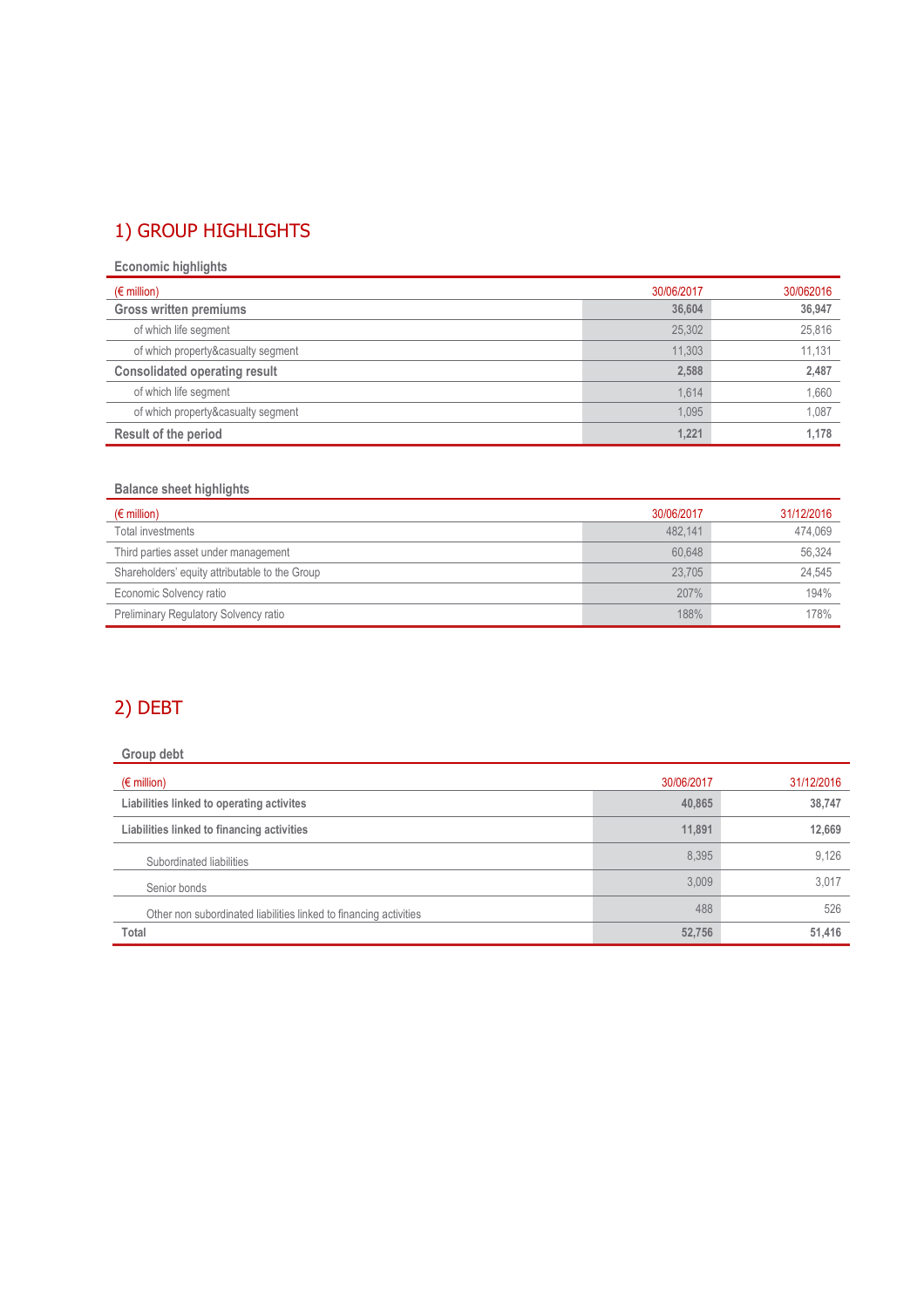## 3) BALANCE SHEET

| <b>Assets</b>      |                                                                                                                   |            |            |
|--------------------|-------------------------------------------------------------------------------------------------------------------|------------|------------|
| <b>References:</b> | $(E \text{ million})$                                                                                             | 30/06/2017 | 31/12/2016 |
|                    | <b>1 INTANGIBLE ASSETS</b>                                                                                        | 8,765      | 8,866      |
| 3                  | 1.1 Goodwill                                                                                                      | 6,675      | 6,664      |
| 18                 | 1.2 Other intangible assets                                                                                       | 2,090      | 2,202      |
|                    | <b>2 TANGIBLE ASSETS</b>                                                                                          | 4,450      | 4,476      |
| 19                 | 2.1 Land and buildings (self used)                                                                                | 2,802      | 2,810      |
| 19                 | 2.2 Other tangible assets                                                                                         | 1,648      | 1,666      |
| 13                 | <b>3 AMOUNTS CEDED TO REINSURERS FROM INSURANCE PROVISIONS</b>                                                    | 3,926      | 3,933      |
| 38, 39, 40         | <b>4 INVESTMENTS</b>                                                                                              | 479,500    | 469,172    |
| 10                 | 4.1 Land and buildings (investment properties)                                                                    | 12,688     | 12,584     |
| $\overline{2}$     | 4.2 Investments in subsidiaries, associated companies and joint ventures                                          | 1,200      | 1,194      |
| 6                  | 4.3 Held to maturity investments                                                                                  | 2,322      | 2,168      |
| $\overline{7}$     | 4.4 Loans and receivables                                                                                         | 43.823     | 44,178     |
| 8                  | 4.5 Available for sale financial assets                                                                           | 316,660    | 313,933    |
| $\mathsf 9$        | 4.6 Financial assets at fair value through profit or loss                                                         | 102,807    | 95,114     |
|                    | of which financial assets where the investment risk is borne by the policyholders and<br>related to pension funds | 84,192     | 78,317     |
| 20                 | <b>5 RECEIVABLES</b>                                                                                              | 12,107     | 11,790     |
|                    | 5.1 Receivables arising out of direct insurance operations                                                        | 7,353      | 7,155      |
|                    | 5.2 Receivables arising out of reinsurance operations                                                             | 1,252      | 1,163      |
|                    | 5.3 Other receivables                                                                                             | 3,503      | 3,471      |
| 21                 | <b>6 OTHER ASSETS</b>                                                                                             | 15,369     | 15,414     |
| $\overline{4}$     | 6.1 Non-current assets or disposal groups classified as held for sale                                             | 879        | 772        |
| 14                 | 6.2 Deferred acquisition costs                                                                                    | 2,104      | 2,083      |
|                    | 6.3 Deferred tax assets                                                                                           | 2,192      | 2,477      |
|                    | 6.4 Tax receivables                                                                                               | 3,101      | 2,974      |
|                    | 6.5 Other assets                                                                                                  | 7,094      | 7,108      |
| 11                 | <b>7 CASH AND CASH EQUIVALENTS</b>                                                                                | 6,238      | 7,533      |
|                    | <b>TOTAL ASSETS</b>                                                                                               | 530,357    | 521,184    |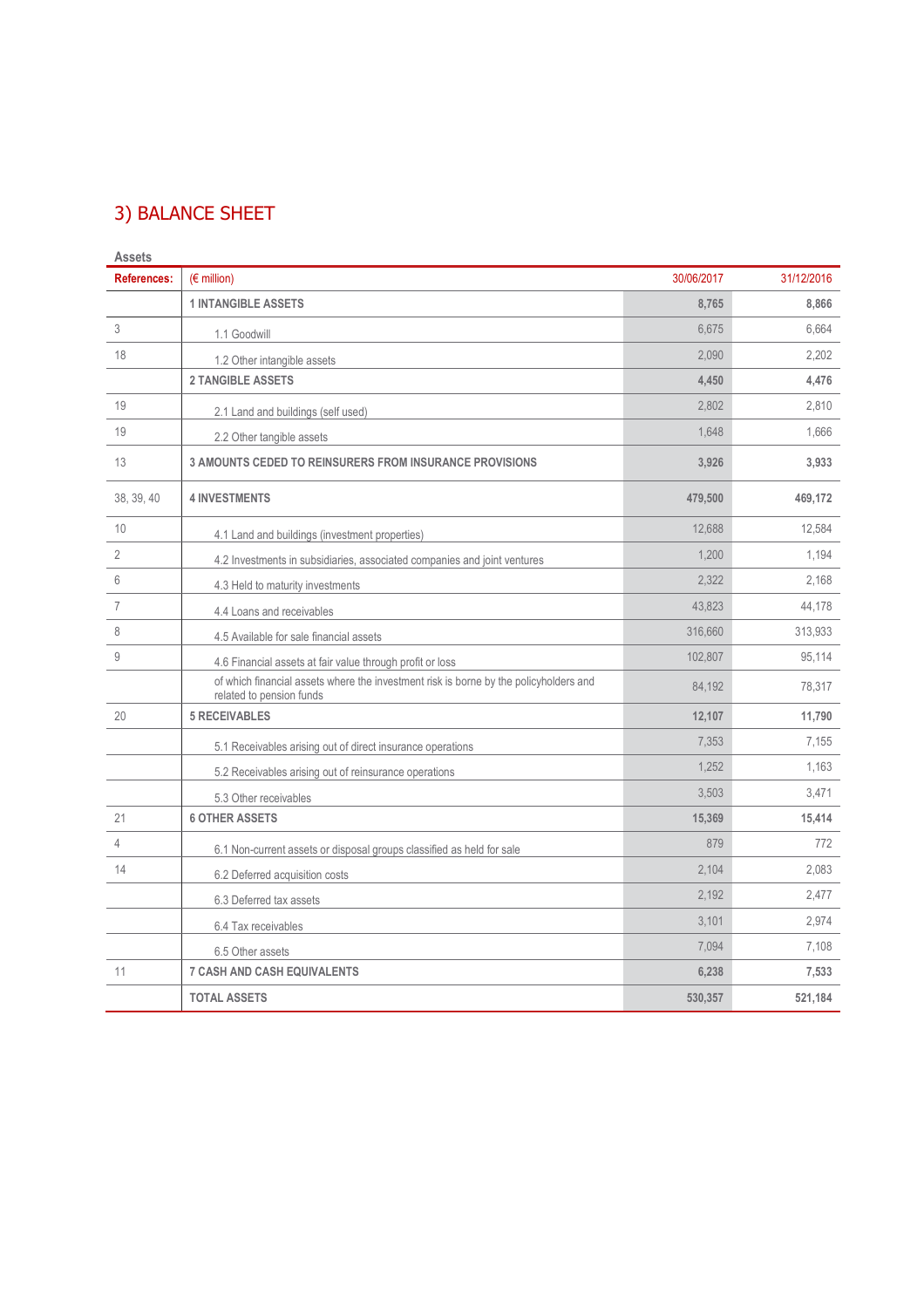| <b>Equity and liabilities</b><br><b>References:</b> | $(\epsilon$ million)                                                                                                               | 30/06/2017 | 31/12/2016   |
|-----------------------------------------------------|------------------------------------------------------------------------------------------------------------------------------------|------------|--------------|
| 15                                                  | <b>1 SHAREHOLDERS' EQUITY</b>                                                                                                      | 24,793     | 25,668       |
|                                                     | 1.1 Shareholders' equity attributable to the Group                                                                                 | 23,705     | 24,545       |
|                                                     |                                                                                                                                    | 1,562      | 1,560        |
|                                                     | 1.1.1 Share capital                                                                                                                | $\theta$   | $\mathbf{0}$ |
|                                                     | 1.1.2 Other equity instruments                                                                                                     |            |              |
|                                                     | 1.1.3 Capital reserves                                                                                                             | 7,098      | 7,098        |
|                                                     | 1.1.4 Revenue reserves and other reserves                                                                                          | 9,223      | 8,604        |
|                                                     | 1.1.5 (Own shares)                                                                                                                 | $-8$       | -7           |
|                                                     | 1.1.6 Reserve for currency translation differences                                                                                 | 19         | 42           |
|                                                     | 1.1.7 Reserve for unrealized gains and losses on available for sale financial<br>assets                                            | 5,606      | 6,319        |
|                                                     | 1.1.8 Reserve for other unrealized gains and losses through equity                                                                 | $-1,016$   | $-1,153$     |
|                                                     | 1.1.9 Result of the period                                                                                                         | 1,221      | 2,081        |
|                                                     | 1.2 Shareholders' equity attributable to minority interests                                                                        | 1,087      | 1,123        |
|                                                     | 1.2.1 Share capital and reserves                                                                                                   | 946        | 879          |
|                                                     | 1.2.2 Reserve for unrealized gains and losses through equity                                                                       | 34         | 86           |
|                                                     | 1.2.3 Result of the period                                                                                                         | 107        | 158          |
| 22                                                  | <b>2 OTHER PROVISIONS</b>                                                                                                          | 1,781      | 1,804        |
| 12                                                  | <b>3 INSURANCE PROVISIONS</b>                                                                                                      | 429,039    | 421,477      |
|                                                     | of which insurance provisions for policies where the investment risk is borne by the<br>policyholders and related to pension funds | 65,952     | 60,799       |
|                                                     | <b>4 FINANCIAL LIABILITIES</b>                                                                                                     | 52,756     | 51,416       |
| 16                                                  | 4.1 Financial liabilities at fair value through profit or loss                                                                     | 19,692     | 19,484       |
|                                                     | of which financial liabilities where the investment risk is borne by the policyholders<br>and related to pension funds             | 18,115     | 17,404       |
| 17                                                  | 4.2 Other financial liabilities                                                                                                    | 33,064     | 31,932       |
|                                                     | of which subordinated liabilities                                                                                                  | 8,395      | 9,126        |
| 23                                                  | <b>5 PAYABLES</b>                                                                                                                  | 10,803     | 9,550        |
|                                                     | 5.1 Payables arising out of direct insurance operations                                                                            | 3,323      | 3,465        |
|                                                     | 5.2 Payables arising out of reinsurance operations                                                                                 | 819        | 579          |
|                                                     | 5.3 Other payables                                                                                                                 | 6,661      | 5,506        |
| 24                                                  | <b>6 OTHER LIABILITIES</b>                                                                                                         | 11,186     | 11,269       |
| 4                                                   | 6.1 Liabilities directly associated with non-current assets and disposal groups<br>classified as held for sale                     | 778        | 702          |
|                                                     | 6.2 Deferred tax liabilities                                                                                                       | 2,529      | 2,616        |
|                                                     | 6.3 Tax payables                                                                                                                   | 1,639      | 1,644        |
|                                                     | 6.4 Other liabilities                                                                                                              | 6,239      | 6,307        |
|                                                     | TOTAL SHAREHOLDERS' EQUITY AND LIABILITIES                                                                                         | 530,357    | 521,184      |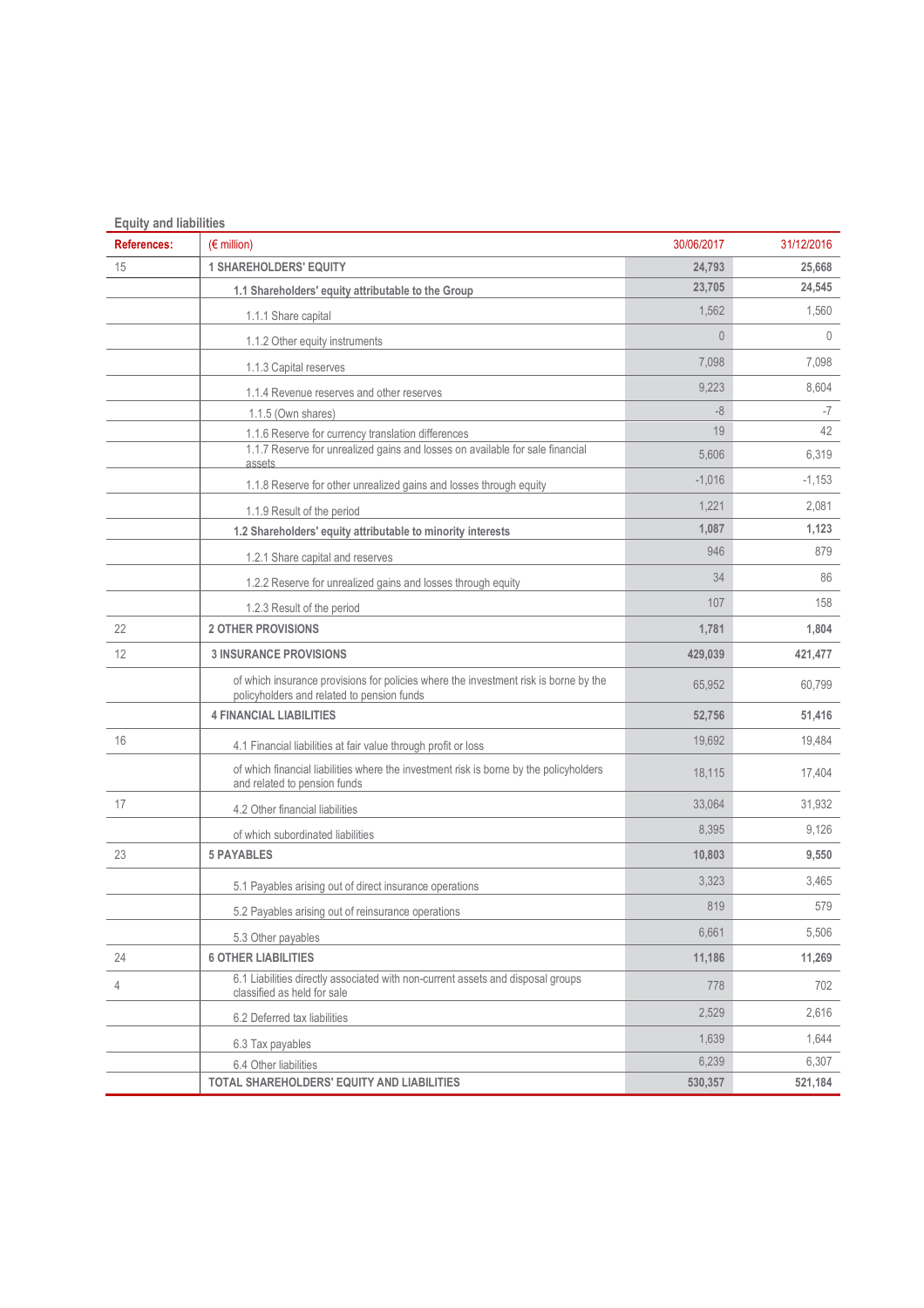# 4) FROM OPERATING RESULT TO NET RESULT

#### **From operating result to net result**

| $(\epsilon$ million)                                                                                                 | 30/06/2017     | 30/06/2016   | Change   |
|----------------------------------------------------------------------------------------------------------------------|----------------|--------------|----------|
| <b>Consolidated operating result</b>                                                                                 | 2.588          | 2,487        | 4.1%     |
| Net earned premiums                                                                                                  | 32,949         | 33,554       | $-1.8%$  |
| Net insurance benefits and claims                                                                                    | $-34,272$      | $-30,970$    | 10.7%    |
| Acquisition and administration costs                                                                                 | $-5,466$       | $-5,294$     | 3.3%     |
| Net fee and commission income and net income from financial service activities                                       | 269            | 186          | 44.7%    |
| Operating investment result                                                                                          | 9,470          | 5,459        | 73.5%    |
| Net operating income from financial instruments at fair value through profit or loss                                 | 3.186          | $-704$       | n.m.     |
| Net operating income from other financial instruments                                                                | 6,284          | 6,163        | 2.0%     |
| Interest income and other income                                                                                     | 6,095          | 6,082        | 0.2%     |
| Net operating realized gains on other financial instruments and land and<br>buildings (investment properties)        | 884            | 826          | 7.0%     |
| Net operating impairment losses on other financial instruments and land and<br>buildings (investment properties)     | $-269$         | $-276$       | $-2.2%$  |
| Interest expense on liabilities linked to operating activities                                                       | $-143$         | $-180$       | $-20.7%$ |
| Other expenses from other financial instruments and land and buildings<br>(investment properties)                    | $-282$         | $-290$       | $-2.7%$  |
| Operating holding expenses                                                                                           | $-230$         | $-238$       | $-3.0%$  |
| Net other operating expenses(*)                                                                                      | $-132$         | $-210$       | $-37.1%$ |
| <b>Consolidated non-operating result</b>                                                                             | $-577$         | $-620$       | $-7.0%$  |
| Non operating investment result                                                                                      | $\theta$       | $-45$        | n.m.     |
| Net non-operating income from financial instruments at fair value through profit or<br>loss                          | 10             | $-46$        | n.m.     |
| Net non-operating income from other financial instruments(**)                                                        | $-11$          | 1            | n.m.     |
| Net non-operating realized gains on other financial instruments and land and<br>buildings (investment properties)    | 188            | 284          | $-33.9%$ |
| Net non-operating impairment losses on other financial instruments and land<br>and buildings (investment properties) | $-199$         | $-283$       | $-29.8%$ |
| Non-operating holding expenses                                                                                       | $-392$         | $-405$       | $-3.3%$  |
| Interest expenses on financial debt                                                                                  | $-336$         | $-367$       | $-8.4%$  |
| Other non-operating holding expenses                                                                                 | $-56$          | $-39$        | 44.3%    |
| Net other non-operating expenses                                                                                     | $-185$         | $-171$       | 8.5%     |
| <b>Earning before taxes</b>                                                                                          | 2,010          | 1,866        | 7.7%     |
| Income taxes(*)                                                                                                      | $-683$         | $-606$       | 12.6%    |
| Earnings after taxes                                                                                                 | 1,328          | 1,260        | 5.4%     |
| Profit or loss from discontinued operations                                                                          | $\overline{0}$ | $\mathbf{0}$ | $0.0\%$  |
| Consolidated result of the period                                                                                    | 1,328          | 1,260        | 5.4%     |
| Result of the period attributable to the Group                                                                       | 1,221          | 1,178        | 3.7%     |
| Result of the period attributable to minority interests                                                              | 107            | 82           | 29.8%    |

(\*) At 30 June 2017 the amount is net of operating taxes for € 26 million and of non-recurring taxes shared with the policyholders in Germany for € 17 million (at 30 June 2016 respectively for € 32 million and € -7 million).

(\*\*) The amount is gross of interest expense on liabilities linked to financing activities.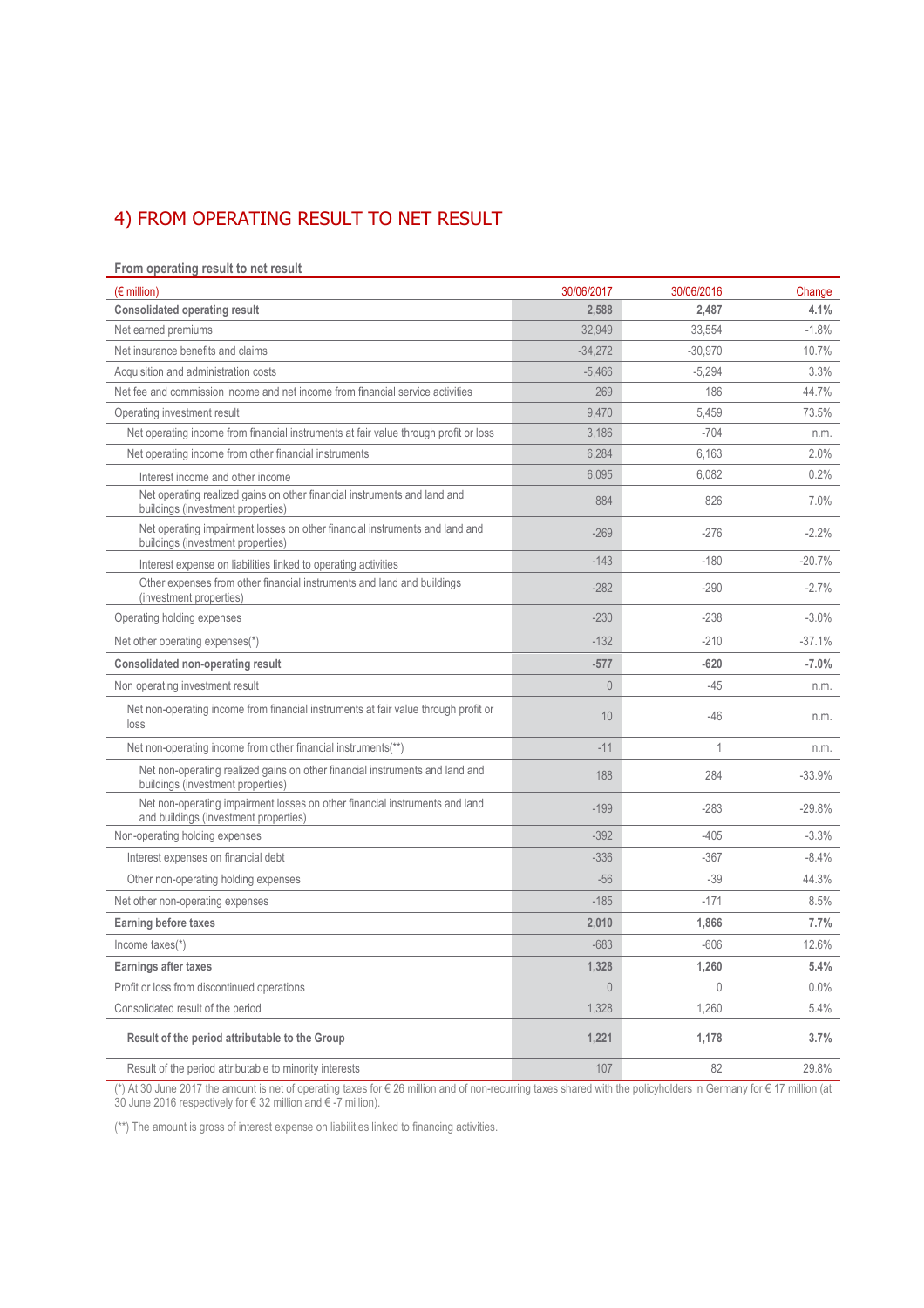## 5) ADDITIONAL KEY DATA PER SEGMENT

## LIFE

## Operating result by driver

## **Life segment operating result: technical margin**

| $(\epsilon$ million)                                                                           | 30/06/2017 | 30/06/2016 | Change  |
|------------------------------------------------------------------------------------------------|------------|------------|---------|
| <b>Technical margin</b>                                                                        | 2,999      | 2.979      | 0.7%    |
| Net earned premiums                                                                            | 22.929     | 23.776     | $-3.6%$ |
| Fee and commission from financial service activities                                           | 96         | 91         | 5.1%    |
| Net insurance claims adjusted for financial interests and bonuses credited to<br>policyholders | $-20.173$  | $-20.996$  | $-3.9%$ |
| Other insurance items                                                                          | 148        | 108        | 36.9%   |

### **Life segment operating result: investment result**

| $(\epsilon$ million)                                                             | 30/06/2017 | 30/06/2016 | Change  |
|----------------------------------------------------------------------------------|------------|------------|---------|
| Net investment result                                                            | 1,122      | 1.156      | $-2.9%$ |
| Operating income from investments                                                | 8.728      | 4,804      | 81.7%   |
| Net income from investments                                                      | 5,739      | 5.766      | $-0.5%$ |
| Current income from investments                                                  | 5,581      | 5,680      | $-1.7%$ |
| Net operating realized gains on investments                                      | 879        | 809        | 8.7%    |
| Net operating impairment losses on investments                                   | $-265$     | $-272$     | $-2.4%$ |
| Other operating net financial expenses                                           | $-456$     | $-452$     | 1.0%    |
| Net income from financial instruments at fair value through profit or loss       | 2.988      | $-962$     | n.m.    |
| Net income from financial instruments related to unit and index-linked policies  | 3,103      | $-1,371$   | n.m.    |
| Net other income from financial instruments at fair value through profit or loss | $-114$     | 409        | n.m.    |
| Policyholders' interests on operating income from own investments                | $-7.605$   | $-3.649$   | 108.4%  |

### **Life segment operating result: total operating expenses**

| $(\epsilon$ million)                                               | 30/06/2017 | 30/06/2016 | Change |
|--------------------------------------------------------------------|------------|------------|--------|
| Insurance and other operating expenses                             | $-2.507$   | $-2.475$   | 1.3%   |
| Acquisition and administration costs related to insurance business | $-2.459$   | $-2.428$   | 1.3%   |
| Net other operating expenses                                       | $-48$      | -46        | 4.0%   |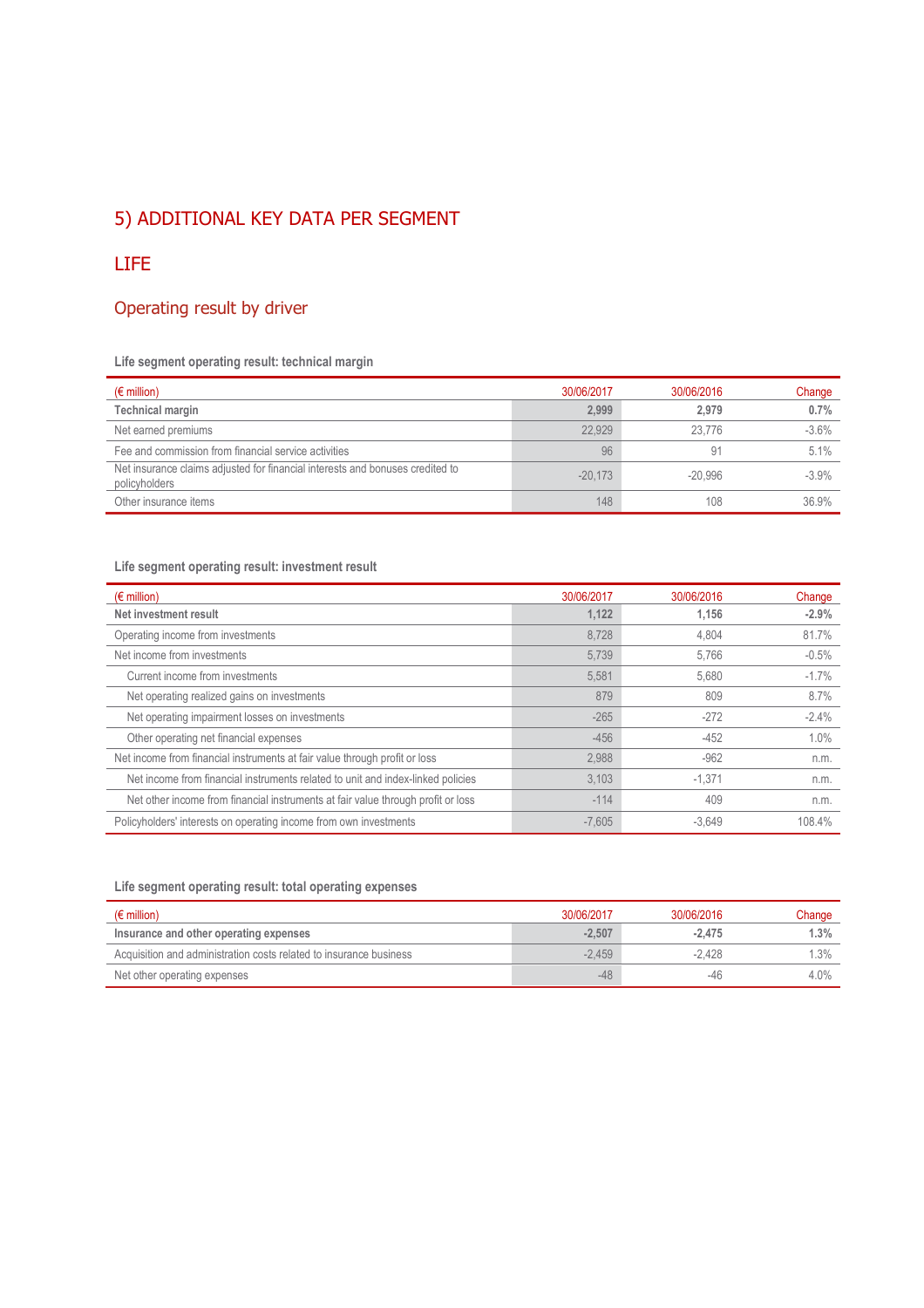## **Life segment indicators by country**

## **Gross written premiums, net cash flows and PVNBP by country**

| $(E \text{ million})$           |            | Gross written premiums<br>Net cash flows |                |            |                | <b>PVNBP</b> |
|---------------------------------|------------|------------------------------------------|----------------|------------|----------------|--------------|
|                                 | 30/06/2017 | 30/06/2016                               | 30/06/2017     | 30/06/2016 | 30/06/2017     | 30/06/2016   |
| Italy                           | 9,022      | 9,424                                    | 3,121          | 3,948      | 9,887          | 10,710       |
| France                          | 4,524      | 4,344                                    | 190            | 332        | 3,738          | 3,314        |
| Germany                         | 6,344      | 6,351                                    | 1,313          | 1,468      | 4,710          | 4,698        |
| Central and Eastern Europe      | 723        | 741                                      | 205            | 265        | 428            | 435          |
| <b>EMEA</b>                     | 3,194      | 3,025                                    | 506            | 536        | 3,009          | 2,875        |
| Spain                           | 527        | 523                                      | $-57$          | $-30$      | 563            | 543          |
| Austria                         | 574        | 588                                      | $-57$          | $-220$     | 628            | 643          |
| Switzerland                     | 525        | 527                                      | 213            | 201        | 215            | 252          |
| Other EMEA                      | 1,567      | 1,387                                    | 407            | 585        | 1,603          | 1,437        |
| Americas                        | 156        | 129                                      | 73             | 54         | 147            | 148          |
| Asia                            | 1,067      | 1,498                                    | 348            | 879        | 1,024          | 1,173        |
| <b>International Operations</b> | 273        | 304                                      | $\overline{7}$ | 41         | $\overline{0}$ | $\theta$     |
| Total                           | 25,302     | 25,816                                   | 5,764          | 7,523      | 22,941         | 23,352       |

## **Life segment premiums by line of business by country**

| $(E \text{ million})$           | <b>Savings and Pension</b> |            | Protection |            | Unit/index linked |            | <b>Total</b> |            |  |
|---------------------------------|----------------------------|------------|------------|------------|-------------------|------------|--------------|------------|--|
|                                 | 30/06/2017                 | 30/06/2016 | 30/06/2017 | 30/06/2016 | 30/06/2017        | 30/06/2016 | 30/06/2017   | 30/06/2016 |  |
| Italy                           | 6,822                      | 8,155      | 141        | 127        | 2,059             | 1,142      | 9,022        | 9,424      |  |
| France                          | 2,118                      | 2,367      | 939        | 901        | 1,257             | 858        | 4,314        | 4,125      |  |
| Germany                         | 2,024                      | 2,196      | 2,227      | 2,121      | 2,092             | 2,033      | 6,344        | 6,351      |  |
| Central and Eastern Europe      | 345                        | 357        | 165        | 180        | 212               | 204        | 723          | 741        |  |
| <b>EMEA</b>                     | 918                        | 1,050      | 570        | 557        | 1,703             | 1,415      | 3,191        | 3,022      |  |
| Spain                           | 360                        | 382        | 139        | 136        | 28                | 5          | 528          | 523        |  |
| Austria                         | 274                        | 286        | 189        | 180        | 111               | 121        | 574          | 588        |  |
| Switzerland                     | 102                        | 102        | 71         | 72         | 352               | 353        | 525          | 527        |  |
| Other EMEA                      | 182                        | 280        | 171        | 169        | 1,212             | 936        | 1,565        | 1,385      |  |
| Americas                        | 15                         | 16         | 140        | 112        | $\mathbf{0}$      | 0          | 155          | 128        |  |
| Asia                            | 639                        | 1,162      | 309        | 260        | 119               | 75         | 1,067        | 1,498      |  |
| <b>International Operations</b> | 53                         | 53         | 22         | 22         | $\theta$          | 0          | 76           | 75         |  |
| Total direct written premiums   | 12,934                     | 15,356     | 4,514      | 4,281      | 7,442             | 5,728      | 24,890       | 25,364     |  |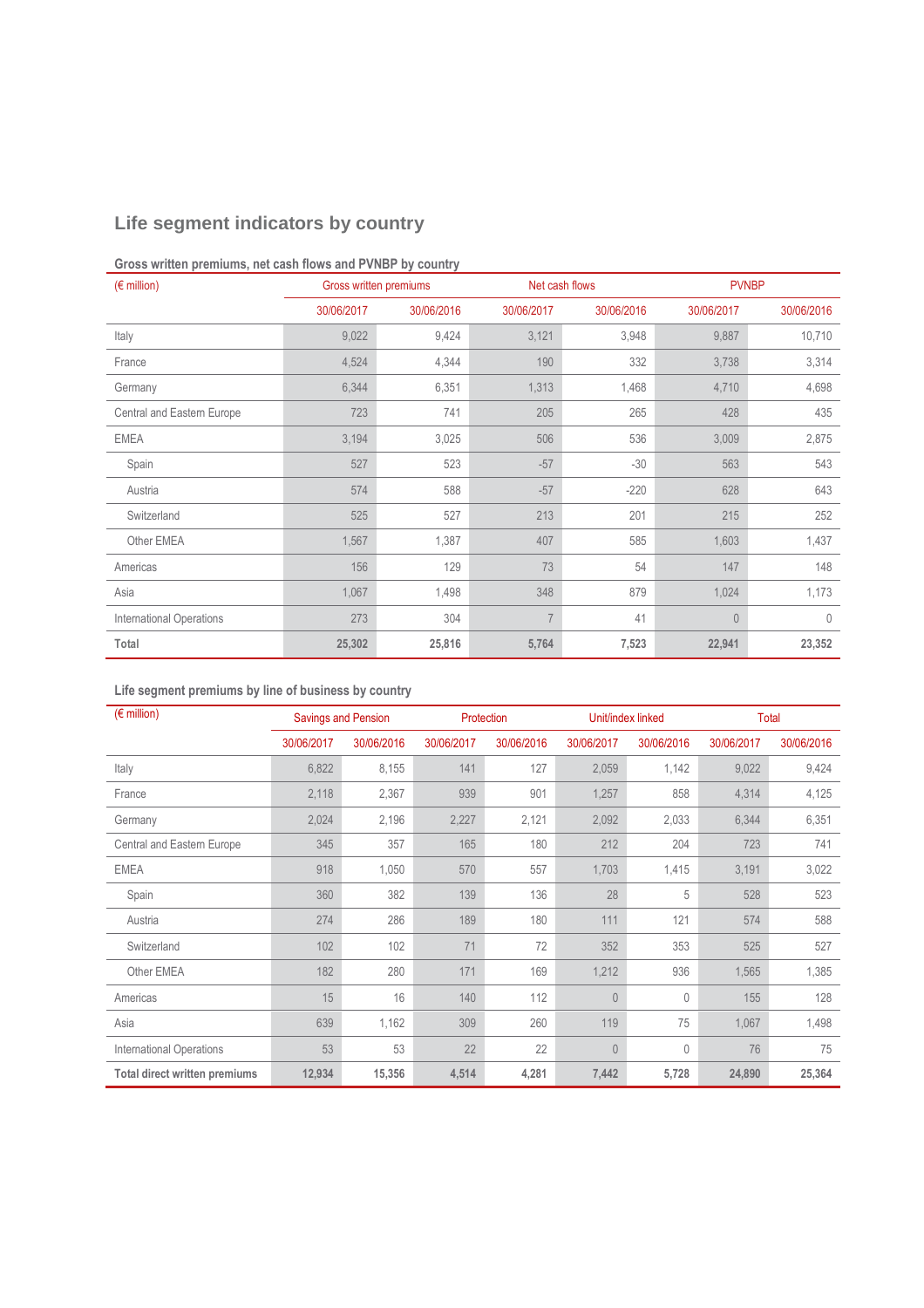## **NBV and operating result by country**

| $(F \in \text{million})$   |            | <b>Operating Result</b> |                | <b>NBV</b>  |
|----------------------------|------------|-------------------------|----------------|-------------|
|                            | 30/06/2017 | 30/06/2016              | 30/06/2017     | 30/06/2016  |
| Italy                      | 660        | 696                     | 453            | 330         |
| France                     | 325        | 293                     | 98             | 24          |
| Germany                    | 192        | 190                     | 139            | 134         |
| Central and Eastern Europe | 123        | 133                     | 48             | 38          |
| <b>EMEA</b>                | 272        | 266                     | 123            | 88          |
| Spain                      | 66         | 65                      | 48             | 31          |
| Austria                    | 41         | 41                      | 29             | 15          |
| Switzerland                | 98         | 79                      | 12             | 16          |
| Other EMEA                 | 67         | 82                      | 34             | 26          |
| Americas                   | 25         | 19                      | $\overline{4}$ | $\theta$    |
| Asia                       | 20         | 38                      | 77             | 17          |
| International Operations   | $-3$       | 25                      | $\theta$       | $\mathbf 0$ |
| Total                      | 1,614      | 1,660                   | 942            | 654         |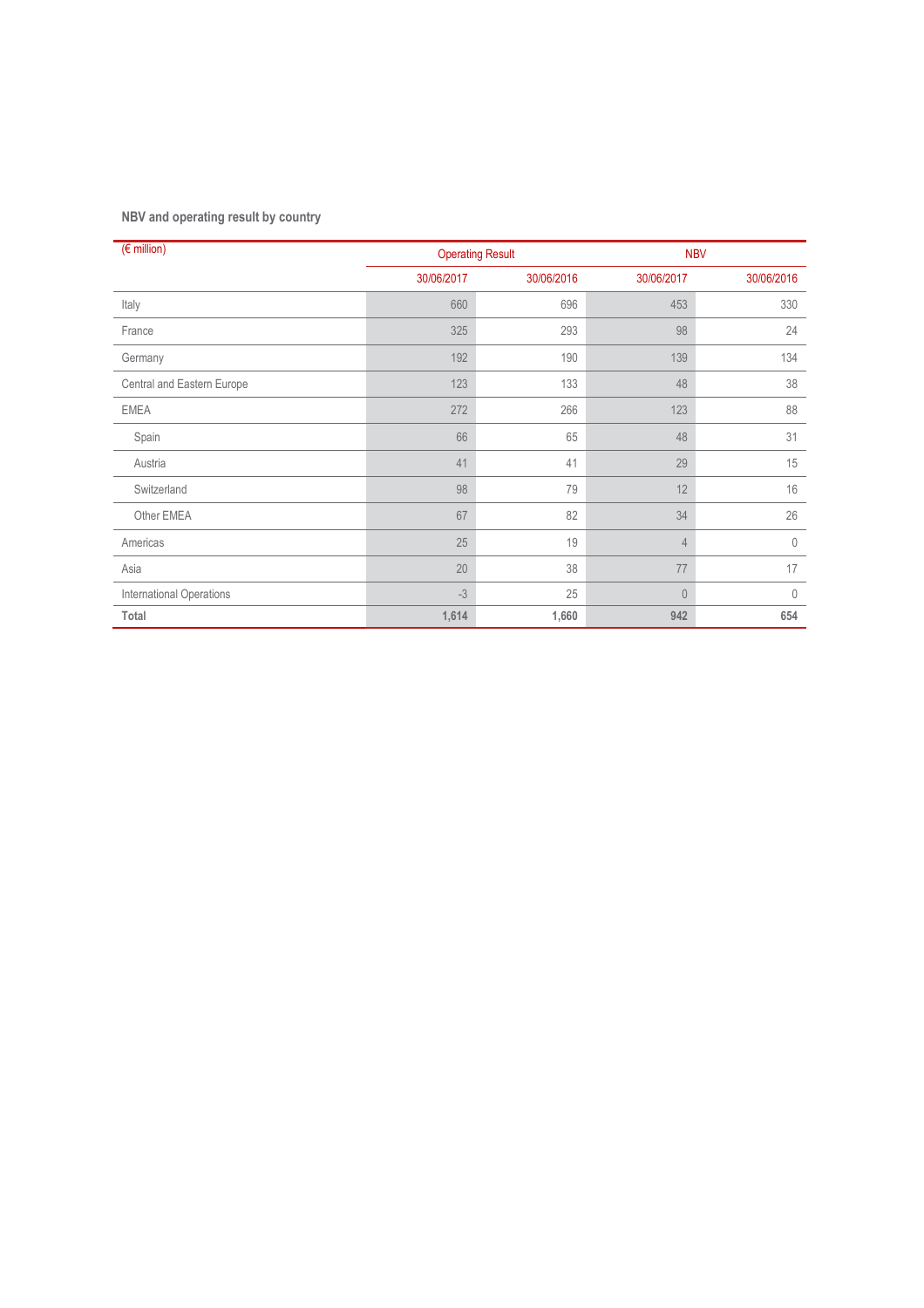## PROPERTY&CASUALTY

### Operating result by driver

## **Property&Casualty operating result by driver**

| $(\epsilon$ million)  | 30/06/2017 | 30/06/2016 | Change   |
|-----------------------|------------|------------|----------|
| Operating result      | 1,095      | 1.087      | 0.7%     |
| Technical result      | 644        | 681        | $-5.4%$  |
| Investment result     | 528        | 533        | $-1.0%$  |
| Other operating items | $-78$      | $-127$     | $-39.0%$ |

## **Property&Casualty operating result: investment result**

| $(\epsilon$ million)                   | 30/06/2017 | 30/06/2016 | Change   |
|----------------------------------------|------------|------------|----------|
| Investment result                      | 528        | 533        | $-1.0%$  |
| Current income from investments        | 648        | 668        | $-3.0%$  |
| Other operating net financial expenses | $-120$     | $-135$     | $-10.9%$ |

## **Property&Casualty segment indicators by country**

## **Gross written premiums and Operating result by country**

|                                 |            | Gross written premiums | <b>Operating result</b> |            |  |  |
|---------------------------------|------------|------------------------|-------------------------|------------|--|--|
|                                 | 30/06/2017 | 30/06/2016             | 30/06/2017              | 30/06/2016 |  |  |
| Italy                           | 2,693      | 2,815                  | 362                     | 416        |  |  |
| France                          | 1,351      | 1,368                  | 79                      | 57         |  |  |
| Germany                         | 2,180      | 2,133                  | 231                     | 208        |  |  |
| Central and Eastern Europe      | 1,094      | 1,033                  | 107                     | 87         |  |  |
| <b>EMEA</b>                     | 2,700      | 2,640                  | 218                     | 188        |  |  |
| Spain                           | 806        | 795                    | 70                      | 65         |  |  |
| Austria                         | 852        | 833                    | 103                     | 85         |  |  |
| Switzerland                     | 553        | 541                    | 25                      | 32         |  |  |
| Other EMEA                      | 489        | 472                    | 19                      | 6          |  |  |
| Americas                        | 563        | 462                    | $-14$                   | 32         |  |  |
| Asia                            | 89         | 78                     | $-1$                    | $-2$       |  |  |
| <b>International Operations</b> | 632        | 602                    | 113                     | 100        |  |  |
| Total                           | 11,303     | 11,131                 | 1,095                   | 1,087      |  |  |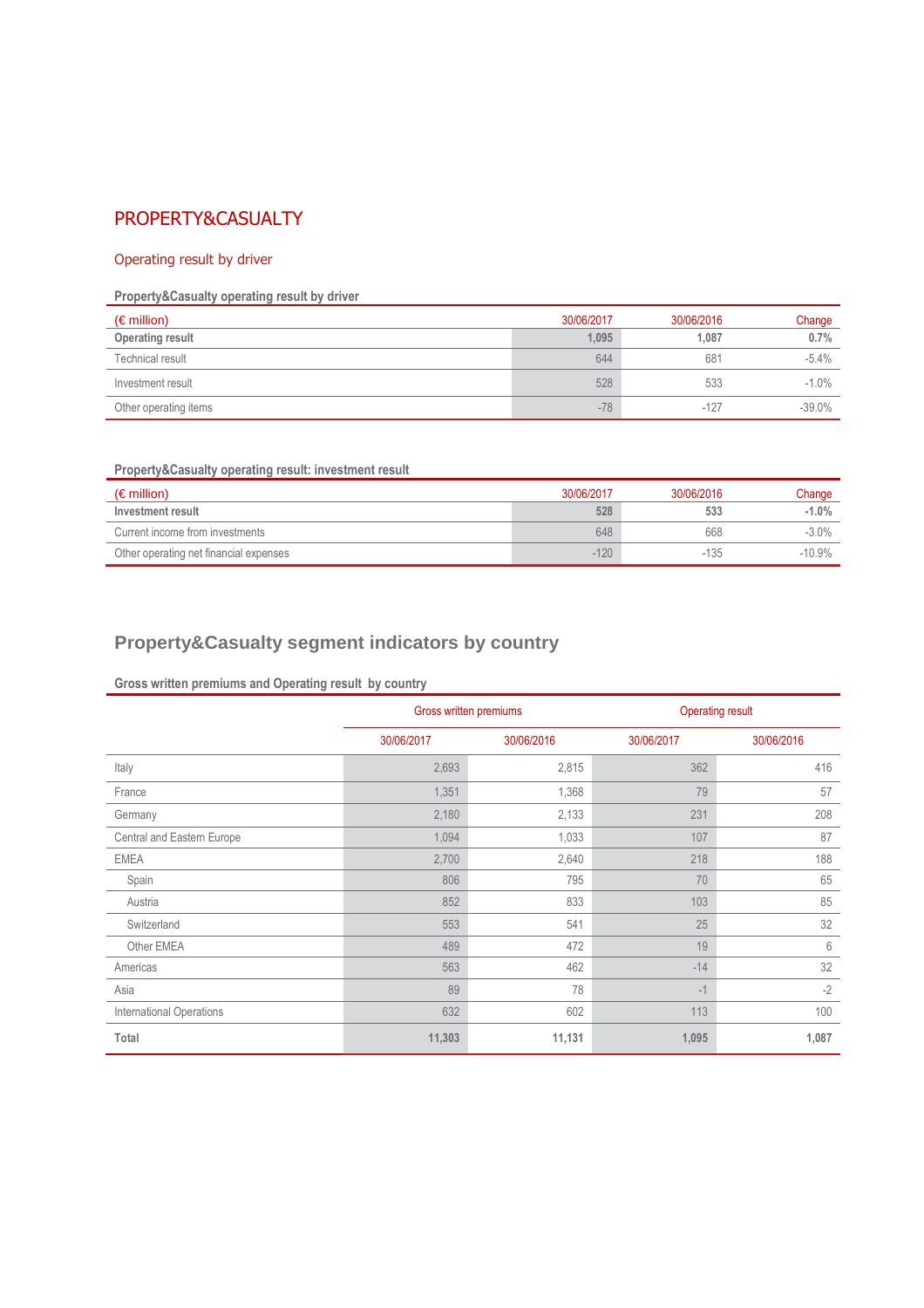| Property&Casualty direct written premiums by line of business by country |  |  |  |
|--------------------------------------------------------------------------|--|--|--|
|                                                                          |  |  |  |

| $(E \text{ million})$                |                | Motor          |            | Non motor  | Total      |            |  |
|--------------------------------------|----------------|----------------|------------|------------|------------|------------|--|
|                                      | 30/06/2017     | 30/06/2016     | 30/06/2017 | 30/06/2016 | 30/06/2017 | 30/06/2016 |  |
| Italy                                | 1,089          | 1,145          | 1,533      | 1,607      | 2,622      | 2,752      |  |
| France                               | 452            | 449            | 878        | 883        | 1,331      | 1,331      |  |
| Germany                              | 945            | 907            | 1,232      | 1,224      | 2,178      | 2,131      |  |
| Central and Eastern Europe           | 561            | 518            | 515        | 496        | 1,076      | 1,014      |  |
| <b>EMEA</b>                          | 1,022          | 992            | 1,641      | 1,605      | 2,663      | 2,597      |  |
| Spain                                | 237            | 223            | 545        | 545        | 781        | 769        |  |
| Austria                              | 329            | 322            | 516        | 504        | 845        | 826        |  |
| Switzerland                          | 227            | 231            | 324        | 309        | 551        | 540        |  |
| Other EMEA                           | 230            | 216            | 256        | 247        | 486        | 463        |  |
| Americas                             | 439            | 343            | 121        | 115        | 560        | 458        |  |
| Asia                                 | $\overline{7}$ | $\overline{7}$ | 49         | 42         | 56         | 50         |  |
| <b>International Operations</b>      | $\overline{1}$ | $\overline{2}$ | 449        | 387        | 450        | 388        |  |
| <b>Total direct written premiums</b> | 4,517          | 4,363          | 6,419      | 6,359      | 10,936     | 10,721     |  |

### **Technical indicators by country**

| $(\epsilon$ million)            | Combined ratio* |            |            | Loss ratio | Expense ratio |            |  |
|---------------------------------|-----------------|------------|------------|------------|---------------|------------|--|
|                                 | 30/06/2017      | 30/06/2016 | 30/06/2017 | 30/06/2016 | 30/06/2017    | 30/06/2016 |  |
| Italy                           | 90.5%           | 88.6%      | 66.2%      | 65.8%      | 24.3%         | 22.8%      |  |
| France                          | 98.3%           | 100.1%     | 70.6%      | 71.7%      | 27.7%         | 28.5%      |  |
| Germany                         | 91.0%           | 91.4%      | 62.6%      | 63.6%      | 28.4%         | 27.8%      |  |
| Central and Eastern Europe      | 89.2%           | 90.8%      | 58.5%      | 59.9%      | 30.7%         | 30.9%      |  |
| <b>EMEA</b>                     | 93.6%           | 94.7%      | 65.7%      | 66.7%      | 27.9%         | 28.0%      |  |
| Spain                           | 94.3%           | 95.0%      | 67.1%      | 67.2%      | 27.2%         | 27.8%      |  |
| Austria                         | 90.9%           | 92.5%      | 64.2%      | 65.4%      | 26.7%         | 27.0%      |  |
| Switzerland                     | 93.9%           | 93.3%      | 67.6%      | 69.0%      | 26.2%         | 24.3%      |  |
| Other EMEA                      | 97.6%           | 100.8%     | 63.9%      | 66.1%      | 33.7%         | 34.7%      |  |
| Americas                        | 110.5%          | 101.5%     | 72.9%      | 63.1%      | 37.7%         | 38.4%      |  |
| Asia                            | 100.9%          | 103.9%     | 62.1%      | 51.5%      | 38.8%         | 52.3%      |  |
| <b>International Operations</b> | 85.8%           | 84.7%      | 60.4%      | 60.4%      | 25.4%         | 24.3%      |  |
| Total                           | 92.9%           | 92.3%      | 64.6%      | 64.7%      | 28.2%         | 27.7%      |  |

(\*) CAT claims impacted on the Group combined ratio for 0.9 pps, of which 2 pps in Italy, 1.4 pps in France, and 1.5 pps in Germany (At 30 June 2016 CAT claims impacted on the Group combined ratio for 1.3 pps, of which 2.7 pps in France, 3.8 pps in Germany, 1.2 pps in Central and Eastern Europe and 1.3 pps attributable to International Operations).